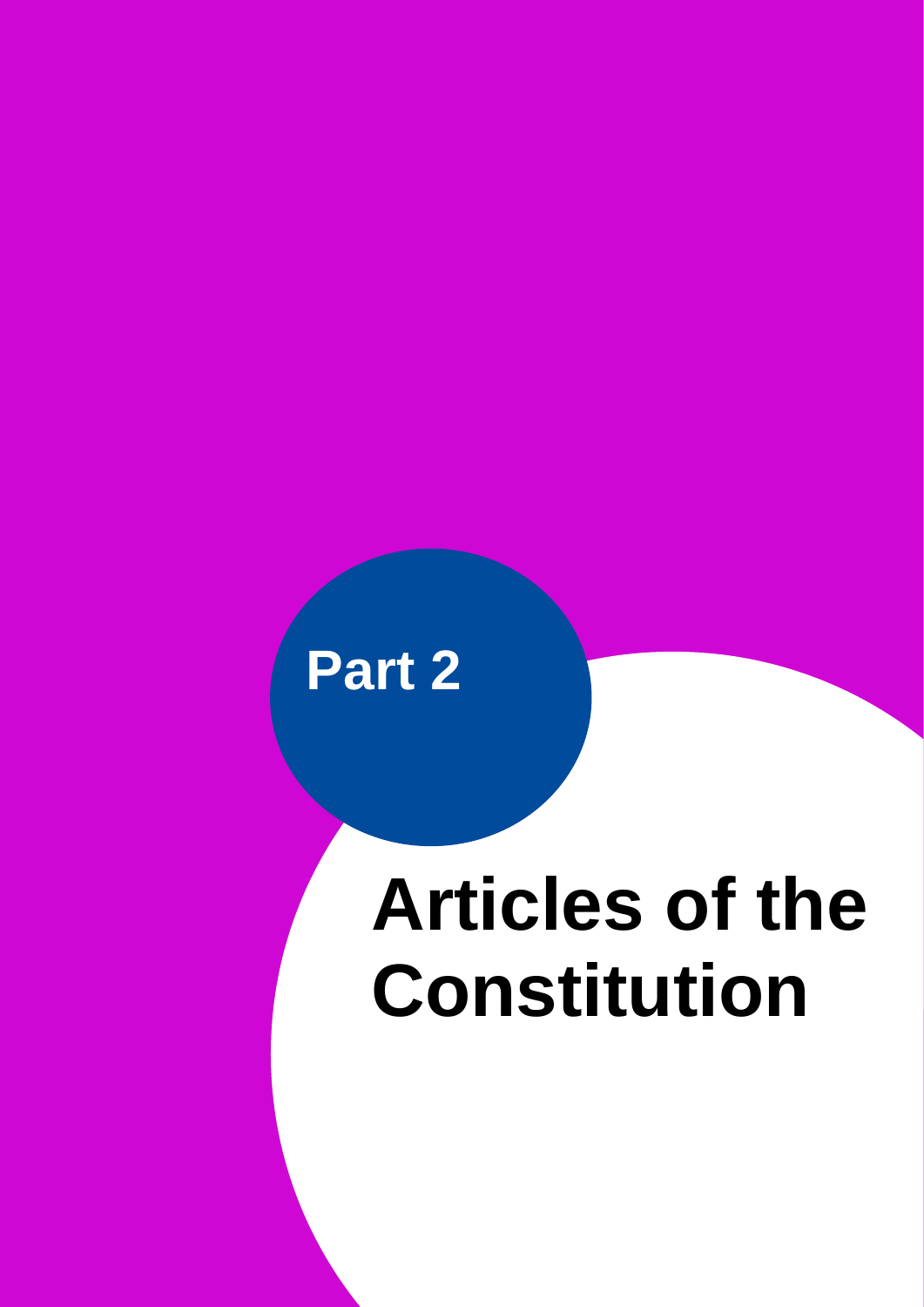# <span id="page-1-0"></span>**[Part 2 Articles of the Constitution](#page-1-0)**

## **Article 1 - The Constitution**

#### **1.1 Powers of the Council**

The Council shall exercise all of its powers and duties in accordance with the law and this Constitution.

## **1.2 The Constitution**

This Constitution, and its Articles, comprises the Constitution of Waverley Borough Council.

#### **1.3 Purpose of the Constitution**

The purpose of the Constitution is to:

- enable the Council to provide clear leadership to the community in partnership with citizens, businesses and other organisations;
- support the active involvement of citizens in the process of Council decisionmaking;
- help councillors represent their constituents effectively;
- enable decisions to be taken efficiently and effectively;
- create an effective means of holding decision-makers to public account;
- ensure that no one will review or scrutinise an Executive decision in which they were directly involved;
- ensure that those responsible for decision-making are clearly identifiable and that they explain the reasons for decisions; and
- provide a means for the Council to improve its services continually.

#### **1.4 Interpretation and review of the Constitution**

Where the Constitution permits the Council to choose between different courses of action, the Council will always choose that option which it thinks is closest to the purposes stated above.

The Council will monitor and evaluate the operation of the Constitution as set out in Article 15.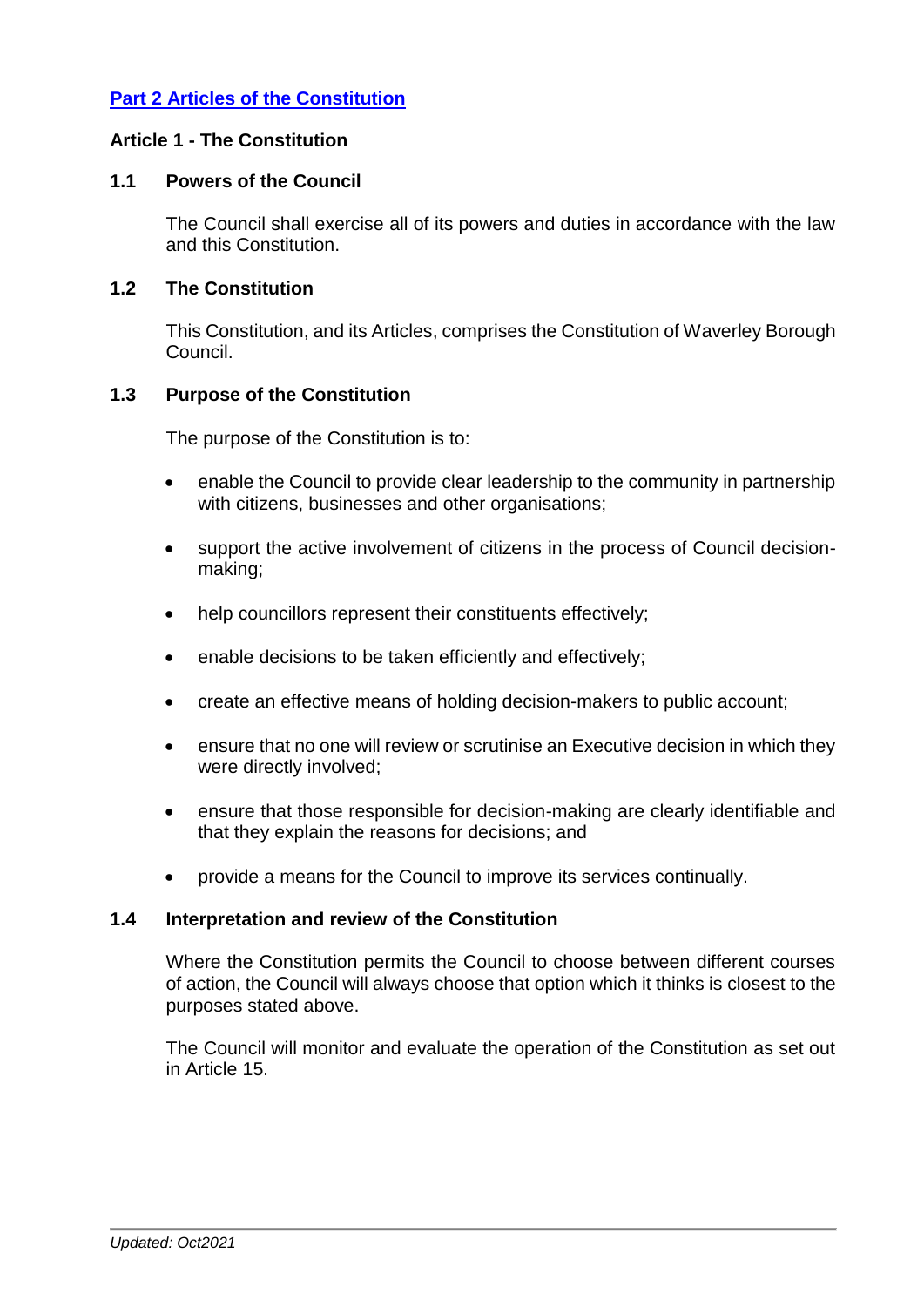## **Article 2 - Members of the Council**

## **2.1 Composition and eligibility**

- (a) **Composition.** The Council will comprise 57 members, otherwise called councillors. One or more councillors will be elected by the voters of each ward in accordance with a scheme drawn up by the Local Government Commission and approved by the Secretary of State.
- (b) **Eligibility**. Only registered voters of Waverley Borough area or those living or working in the Borough will be eligible under the law to hold the office of councillor.

#### **2.2 Election and terms of councillors**

#### **Election of the Council every four years**

**Election and terms.** The regular election of councillors will normally be held on the first Thursday in May every four years beginning in 2015. The terms of office of councillors will start on the fourth day after being elected and will finish on the fourth day after the date of the next regular election. By-elections will be held for vacancies as they arise.

#### **2.3 Roles and functions of all councillors**

#### (a) **Key roles**

In accordance with the Waverley Code of Conduct, the Member/Officer Protocol and the Members' Planning Code of Good Practice, and maintaining the highest standards of conduct and ethics, to:

- collectively be the ultimate policy-makers and oversee a number of strategic and corporate management functions
- represent their communities and bring their views into the Council's decisionmaking process
- deal with individual casework and act if appropriate as an advocate for constituents in resolving particular concerns or grievances
- balance different interests identified within the ward and represent the ward as a whole
- contribute to various forums for decision-making
- be available to represent the Council on other bodies.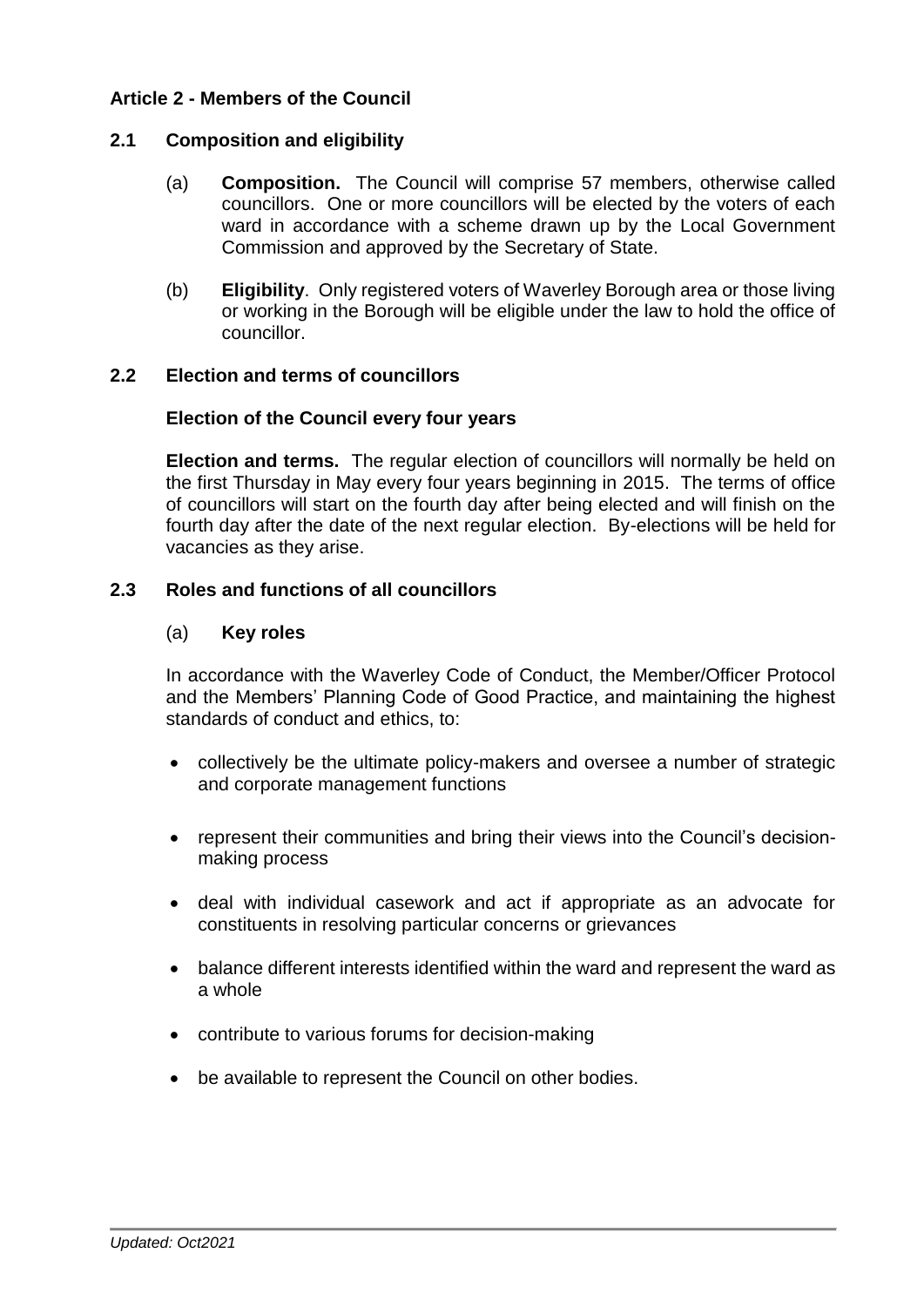# (b) **Rights and duties**

- Councillors shall have such rights of access to such documents, information, land and buildings of the Council as are necessary for them to discharge their functions properly and in accordance with the law.
- Councillors shall not make public, information which is confidential or exempt without the consent of the Council or divulge information given in confidence to anyone other than a councillor or officer entitled to know it.
- For these purposes, "confidential" and "exempt" information are defined in the Access to Information Rules in Part 4 of this Constitution.

## **2.4 Conduct**

Councillors shall at all times observe the Waverley Code of Local Government Conduct and the Member/Officer Protocol set out at Part 5 of this Constitution.

## **2.5 Allowances**

Councillors will be entitled to receive allowances in accordance with the Members' Allowances Scheme set out in Part 6 of this Constitution.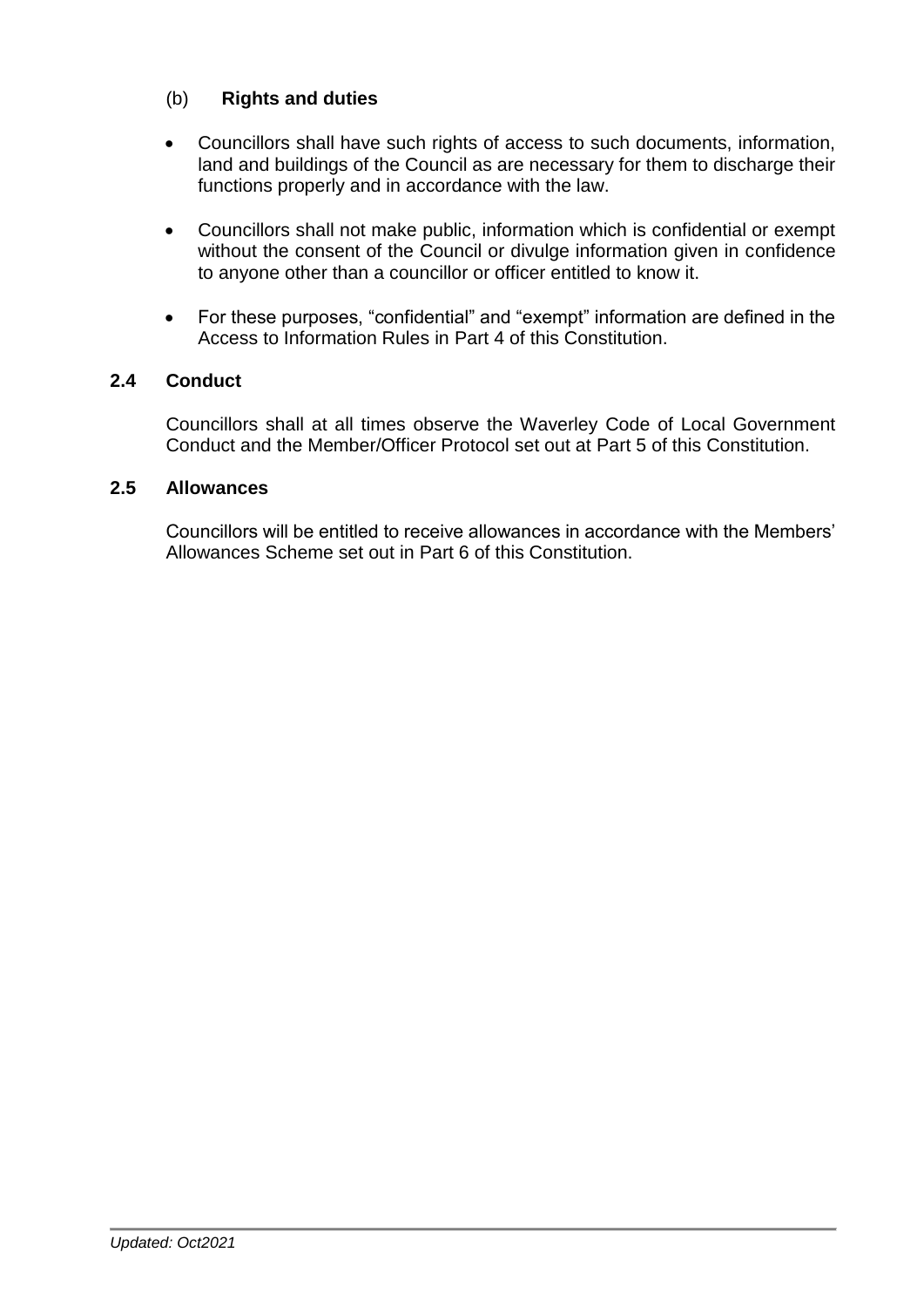# **Article 3 – Citizens and the Council**

## **3.1 Citizens' rights**

Citizens of Waverley Borough are the people registered as electors, together with all other people living or working in the Borough. Citizens have the following rights. Their rights to information and to participate are explained in more detail in the Access to Information Rules in Part 4 of this Constitution.

- (a) **Voting and petitions.** Citizens on the electoral roll for the borough have the right to:
	- i. vote at elections;
	- ii. petition to request a referendum for a Mayoral form of Executive
	- iii. petition the Council on matters of local concern.
- (b) **Information.** Citizens have the right to:
	- i. attend meetings of the Council, the Executive and Committees where decisions are being discussed, except where confidential or exempt information is likely to be discussed, and the meeting is therefore held in private;
	- ii. find out from the Executive's Forward Programme of Decisions, what decisions are to be discussed by the Executive and when;
	- iii. see public reports and background papers, and any record of decisions made by the Council, the Executive and its Committees, except where confidential or exempt information is likely to be disclosed, and the meeting is therefore held in private;
	- iv. a copy, on making a written request, of all types of recorded information held by the Council, subject to a range of exemptions under the Freedom of Information Act 2000;
	- v. on making a written request and upon payment of a fee, a copy of any personal data held about him or her, under the Data Protection Act 2018;
	- vi. inspect the Council's accounts and make their views known to the external auditor;
	- vii. upon payment of a fee, obtain a paper copy of the Council's Constitution or access it on our website free of charge; and
	- viii. contact their local Councillor about any matters of concern to them.
- (c) **Participation.** Citizens have the right to ask formal questions at Council, the Executive and some Committees, subject to the correct procedures being followed as set out in the Council's Constitution. They also have the right to contribute to matters being considered by the Overview and Scrutiny Committees. Rights to submit petitions are set out in Council Procedure Rules [number 10.10].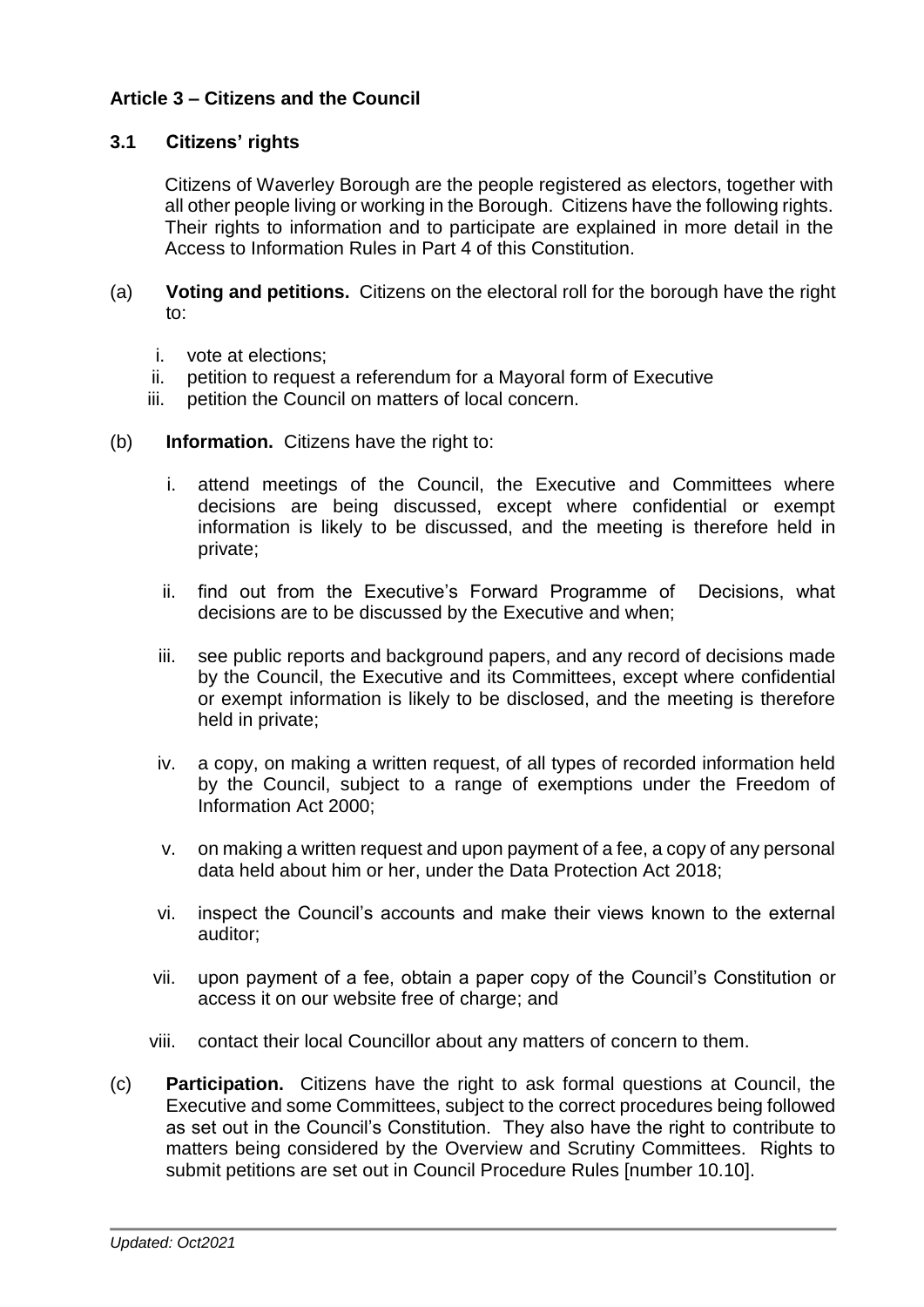The Council welcomes participation by its citizens in its work. For further information about citizens' rights, the Chief Executive can be contacted at Waverley Borough Council, The Burys, Godalming, Surrey, GU7 1HR. Telephone: (01483) 523238.

- (d) **Complaints.** Citizens have the right to complain to the Council about:
	- i. a failure to do something the Council should have done
	- ii. something, which the Council has done badly
	- iii. unfair treatment from the Council
	- iv. something which the Council should not have done.

#### **Citizens also have the right to complain to:**

- v. the Council itself under its Customer Charter
- vi. the Local Government and Social Care Ombudsman or the Local Government Housing Ombudsman, after using the Council's own complaints procedures, if they think that the Council has not followed its procedures properly
- vii. the Information Commissioner, after using the Council's own complaints procedures, if they think that the Council has not properly answered a Freedom of Information request or a Data Protection Subject Access Request
- viii. the Council's Monitoring Officer if they have evidence which they think shows that a Councillor has not followed the Council's Code of Conduct.

#### **3.2 Citizen's responsibilities**

<span id="page-5-0"></span>Citizens must not be violent, abusive or use threatening behaviour to Councillors or officers and must not wilfully harm things owned by the Council, Councillors or officers.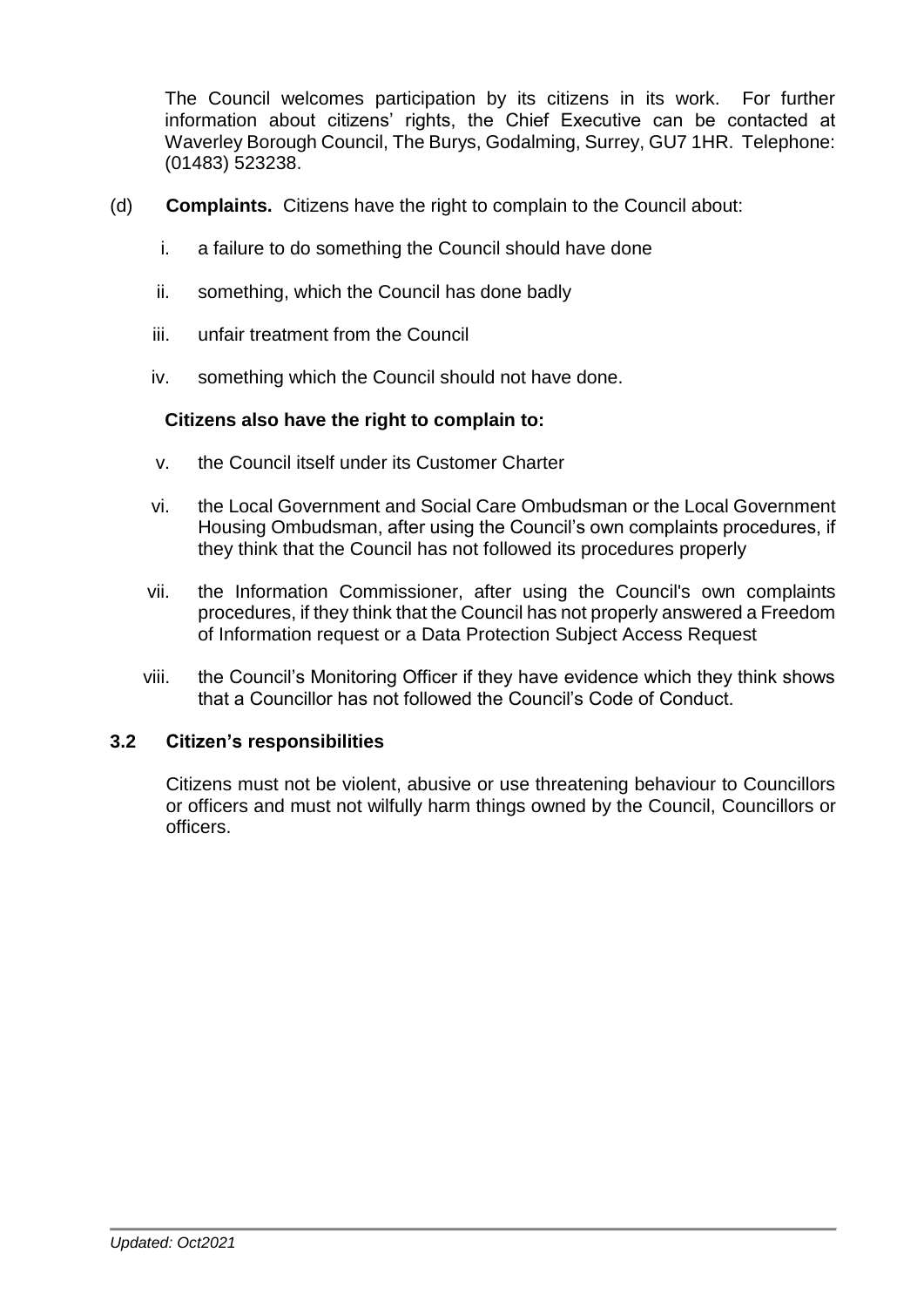# **Article 4 – [The Full Council](#page-5-0)**

## **4.1 Meanings**

- (a) **Policy Framework.** The policy framework includes the following plans and strategies:
	- Corporate Plan
	- Corporate Governance Code
	- Civil Emergency Plan
	- Capital Strategy
	- Financial Strategy
	- Treasury Management Strategy
	- Corporate Property and Asset Management Strategy
	- ICT Strategy
	- Waverley Economic Strategy
	- Tenancy Strategy
	- Housing Revenue Account Asset Management Strategy
	- Housing Delivery Plan
	- Housing Allocations Scheme
	- Homelessness Strategy
	- Safeguarding Children and Adults Policy
	- Prevent Strategy
	- Community Safety Strategy
	- Local Plan Part I: Strategic Policies and Sites
	- Equal Opportunities in Employment Policy
	- Contaminated Land Inspection Strategy
	- Surrey Joint Municipal Waste Management Strategy
	- Energy Efficiency Plan
	- Corporate Communications Strategy

#### (b) **Budget.**

The budget includes:

- the allocation of financial resources to different services and projects,
- proposed contingency funds,
- the council tax base,
- setting the council tax,
- decisions relating to the control of the Council's borrowing requirement,
- the control of its capital expenditure,
- the setting of virement limits and deciding variations to the budget, and supplementary estimates over £100,000
- setting council house rent levels.
- (c) **Housing Land Transfer.** Housing Land Transfer means:
	- i. the approval or adoption of applications (whether in draft form or not) to the Secretary of State for approval of a programme of disposal of 500 or more properties to a person under the Leasehold Reform, Housing and Urban Development Act 1993 or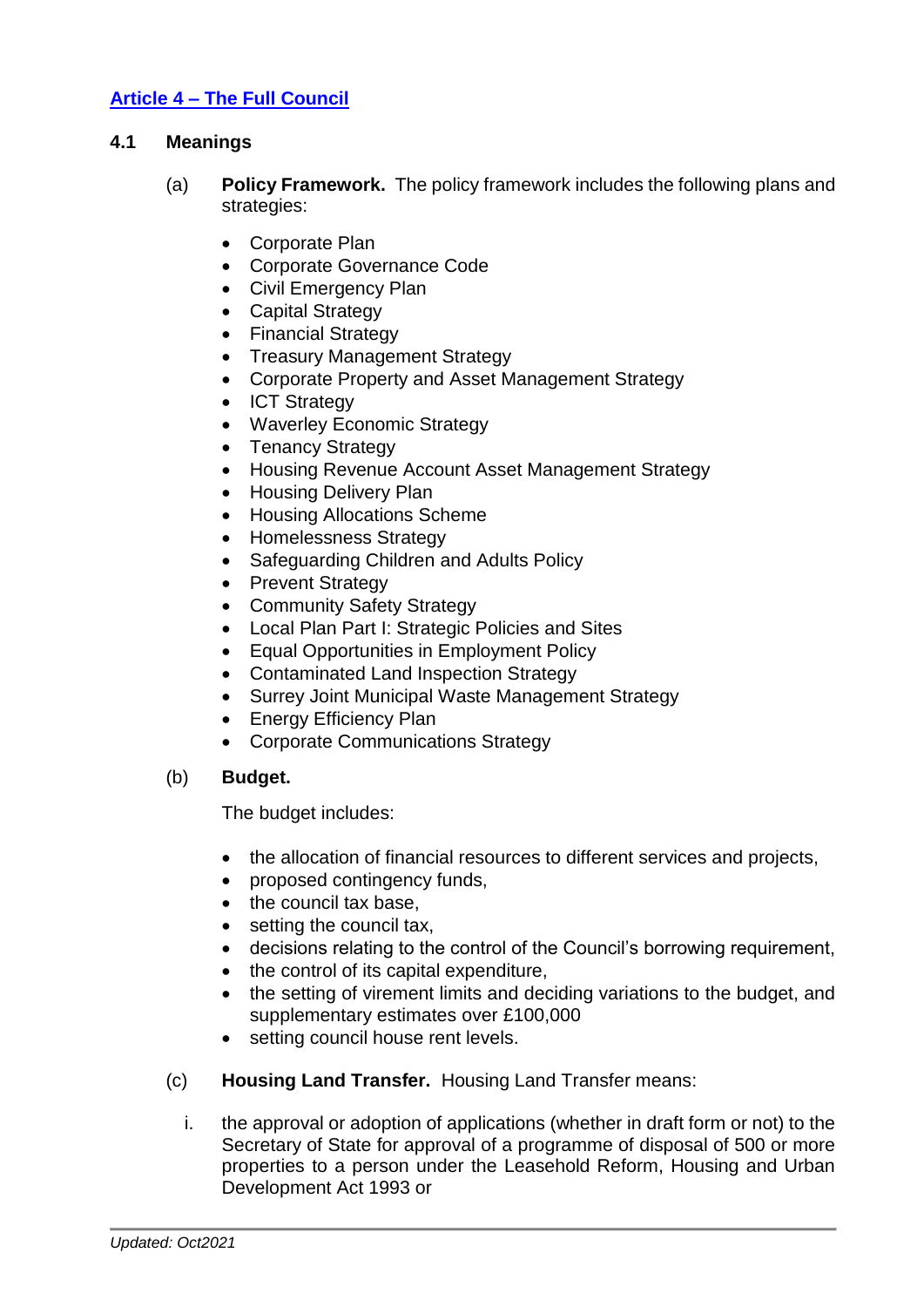ii. to dispose of land used for residential purposes where approval is required under sections 32 or 43 of the Housing Act 1985.

## **4.2 Functions of the Full Council**

Only the Council shall exercise the following functions:-

- (a) adopting and changing the Constitution
- (b) approving or adopting the policy framework, the budget and any application to the Secretary of State in respect of any Housing Land Transfer
- (c) subject to the urgency procedure contained in the Access to Information Procedure Rules in Part 4 of this Constitution, making decisions about any matter in the discharge of an executive function which is covered by the policy framework or the budget where the decision maker is minded to make it in a manner which would be contrary to the policy framework or contrary to/or not wholly in accordance with the budget
- (d) appointing the Leader of the Council for a four year term
- (e) the election of the Mayor and Deputy Mayor
- (f) agreeing and/or amending the Terms of Reference for Committees, deciding on their composition and making appointments to them
- (g) decisions relating to Procedure Rules and Contracts Procedure Rules, and to Local Protocols
- (h) appointing representatives to outside bodies unless the appointment is an executive function or has been delegated by the Council
- (i) appointing to joint bodies
- (j) setting the council tax
- (k) agreeing the levels of members' allowances and adopting an allowances scheme under Article 2.5
- (l) changing the name of the area, conferring the title of honorary alderman or honorary freedom of the borough;
- (m) confirming the appointment of the Head of Paid Service and Strategic Directors and making a determination on whether to approve the dismissal of a statutory officer based on the recommendations of a panel
- (n) adding and deleting posts from the agreed permanent staffing levels where the costs of doing so do not fall within existing controllable expenditure budgets and where the changes have financial implications in excess of the Executive's threshold of up to £100,000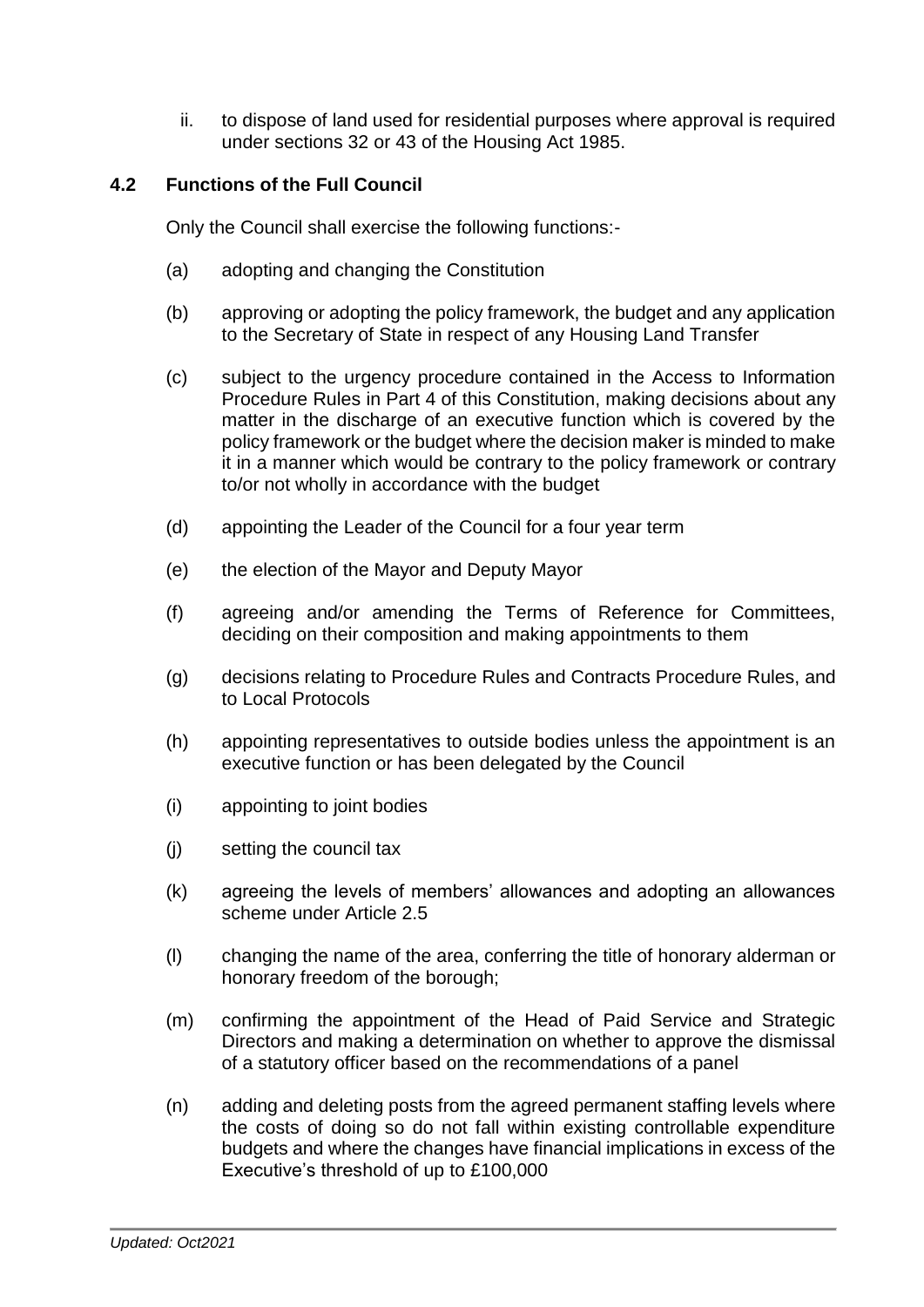- (o) making, amending, revoking, re-enacting or adopting bylaws and promoting or opposing the making of local legislation or personal Bills
- (p) all local choice functions set out in Part 3 of this Constitution which the Council decides should be undertaken by itself rather than the Executive
- (q) major new developments which involve the Council in a broader role than solely Development Control
- (r) all other matters which, by law, must be reserved to Council including:
	- i. Functions relating to Health and Safety at Work
	- ii. Functions in relation to Town and Parish Councils
- iii. Functions relating to local government pensions
- iv. Adoption and revision of the Codes of Conduct
- v. Recommendations for delegations to Committees or Officers
- vi. Electoral matters
- vii. Decisions relating to diversions of rights of way
- viii. Decisions to make payments or provide other benefits in cases of maladministration.

#### **4.3 Council meetings**

There are four types of Council meeting:

- (a) the annual meeting
- (b) ordinary meetings
- (c) extraordinary meetings
- (d) informal meetings.

and they will be conducted in accordance with the Council Procedure Rules in Part 4 of this Constitution.

#### **4.4 Responsibility for functions**

<span id="page-8-0"></span>The Council will maintain the tables in Part 3 of this Constitution setting out the responsibilities for the Council's functions which are not the responsibility of the Executive.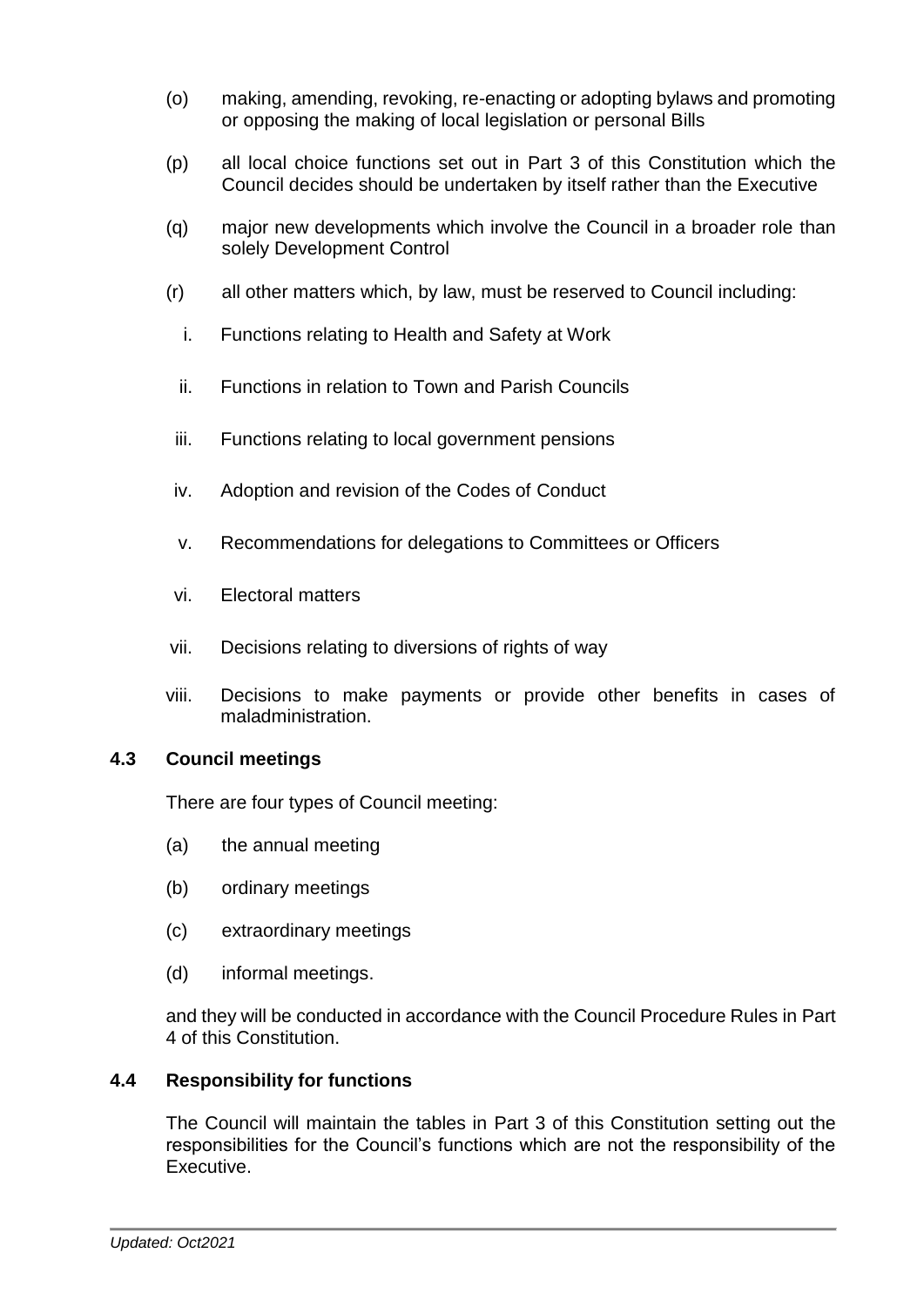# **Article 5 – [Chairing the Council](#page-8-0)**

#### **5.1 Role and function of the Mayor**

The Mayor and Deputy Mayor will be elected by the Council annually.

The Mayor and in his/her absence, the Deputy Mayor will have the following roles and functions:

#### **5.2 Ceremonial Role**

To attend such civic and ceremonial functions as the Council and he/she determines appropriate.

#### **5.3 Chairing the Council Meeting**

The Mayor and Deputy in his/her absence will have the following responsibilities

- a) to uphold and promote the purposes of the Constitution, and to interpret the Constitution when necessary
- b) in accordance with legislation and Procedure Rules, to preside over meetings of the Council so that its business can be carried out efficiently and with regard to the rights of councillors and the interests of the community
- c) to ensure that the Council meeting is a forum for the debate of matters of concern to the local community and the place at which members who are not on the Executive or hold Committee chairs are able to hold the Executive and Committee chairmen to account
- d) to promote public involvement in the Council's activities
- e) to be the conscience of the Council
- f) to assume any role in resolving disputes given to the Chairman under the Executive Procedure Rules.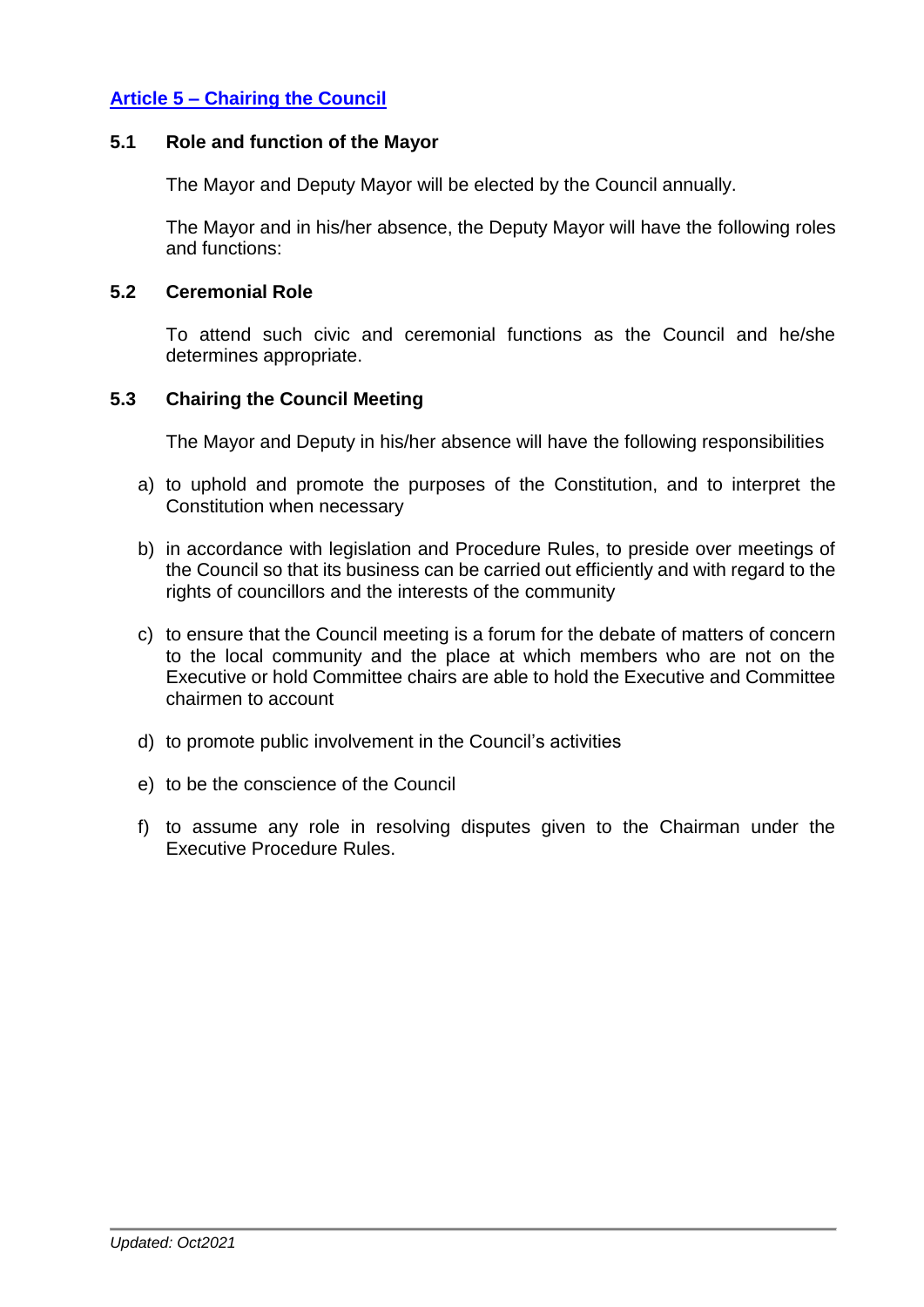# **Article 6 – Overview and Scrutiny Committees**

## **6.0 General comments**

Since 2000 most councils have been managed by an Executive of up to ten elected councillors. These councillors are able to take most management decisions within the overall policy framework agreed by full Council which consists of all elected councillors.

Overview and Scrutiny Committees are a key element of executive arrangements. They are the means by which the Executive is held to account for its decisions on the implementation of Council policy and provide an opportunity for a methodical review of performance and the effectiveness of policies. They also act as a check and balance on the powers of the relatively small group of councillors who make up the Executive.

Effective scrutiny is essential to achieve enhanced accountability and transparency of the decision-making process. Overview and Scrutiny Committees also have a key role in the policy development process, in reviewing budgetary and general policies, making recommendations either to the full Council or the Executive on future policy options and providing the framework for accountable, transparent decisions. The Council is committed to establishing a constructive and creative relationship between the Executive and scrutiny roles in Waverley and partner organisations.

The guiding principle of the overview and scrutiny function is that the process should make a positive contribution to the work of the Council.

The committee membership is politically proportionate. Each Overview and Scrutiny Committee can carry out investigatory and research work as informal working groups, with appropriate officer support, to study and report back to the main Committee on a particular topic. Each Overview and Scrutiny Committee meets five times a year, with additional meetings, if necessary, subject to the agreement of the Chairman and Vice-Chairman.

## **6.1 Terms of Reference**

Waverley has two Overview and Scrutiny Committees covering the following areas:

| <b>Overview</b><br>and<br><b>Committee</b>                                                                      | <b>Scrutiny Remit (Services areas)</b>                                                                                                                                               |
|-----------------------------------------------------------------------------------------------------------------|--------------------------------------------------------------------------------------------------------------------------------------------------------------------------------------|
| 1. Resources                                                                                                    | <b>Business Transformation</b><br><b>Finance and Property</b><br><b>Housing Operations</b><br>Housing Delivery and Communities [housing]<br>related]<br><b>Policy and Governance</b> |
| 2. Services<br>This Committee will act as the<br>designated Crime and Disorder<br>Committee for the purposes of | <b>Commercial Services</b><br><b>Environmental and Regulatory Services</b><br>Housing Delivery and Communities [non-housing<br>related]<br><b>Planning and Economic Development</b>  |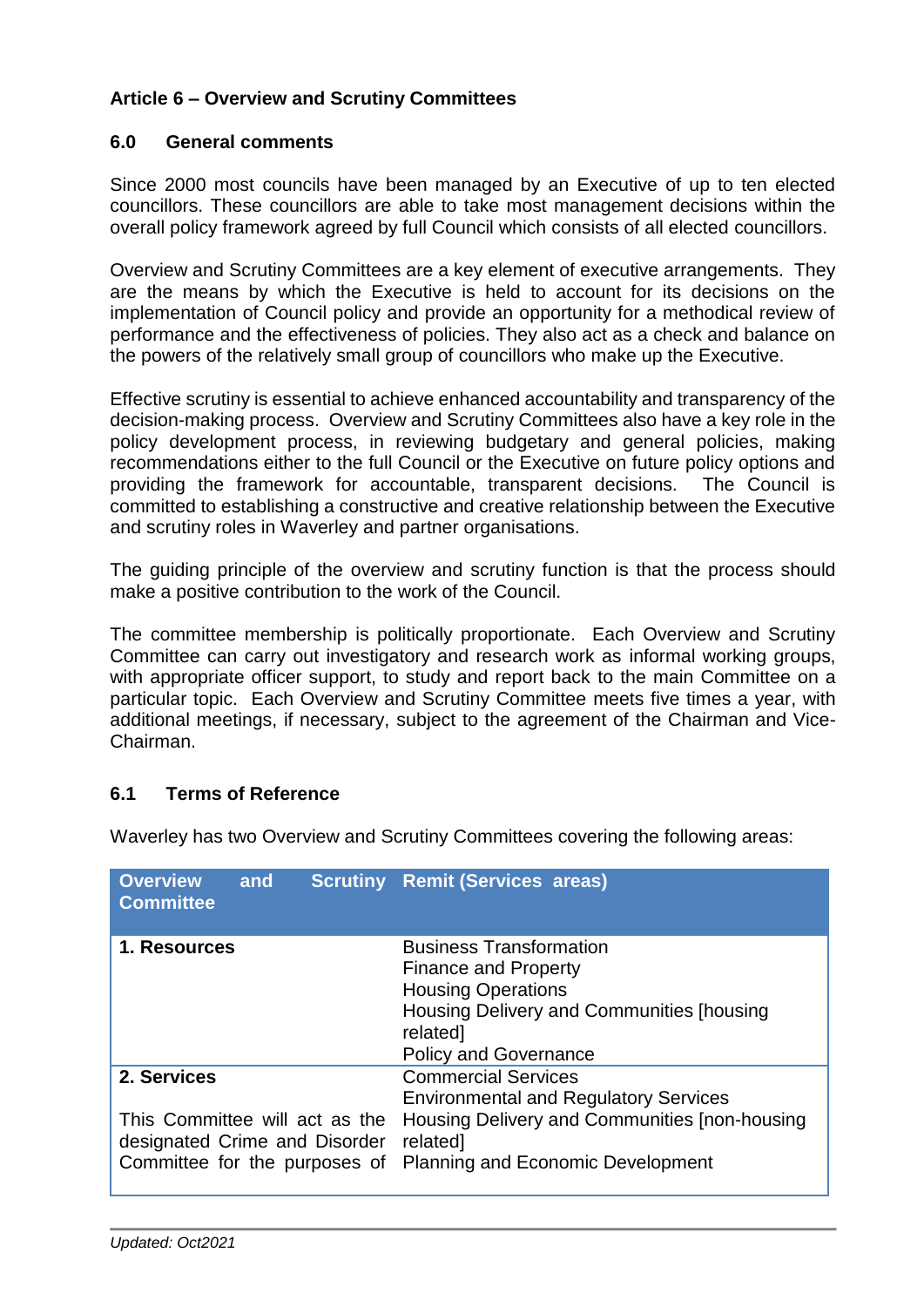Section 19 of the Police and Justice Act 2006.

*The Resources Overview & Scrutiny Committee may, with the agreement of the Chairman and Vice-Chairman of the Services Overview & Scrutiny Committee, assume responsibility for an item which would normally fall within the remit of Services Overview & Scrutiny Committee if it has substantial revenue or capital implications.*

## **6.2 General role**

Within their terms of reference, Overview and Scrutiny Committees will:

- a) review and/or scrutinise decisions made or actions taken in connection with carrying out any of the Council's or partner organisation's functions
- b) make reports and/or recommendations to the full Council and/or the Executive and/or any Committee in connection with any Council functions and the appropriate partner organisation body
- c) consider any matter affecting the area or its inhabitants
- d) exercise the right to call-in, for reconsideration, decisions made but not yet implemented by the Executive and/or any policy or area committees.

## **6. 3 Specific functions**

- (a) **Policy development and review.** Overview and Scrutiny Committees may:
	- (i) assist the Council and the Executive in the development of its budget and policy framework by in-depth analysis of policy issues
	- (ii) conduct research, community and other consultation in the analysis of policy issues and possible options
	- (iii) consider and implement mechanisms to encourage and enhance community participation in the development of policy options
	- (iv) question members of the Executive and Directors about their views on issues and proposals affecting the area
	- (v) liaise with other external organisations operating in the area, whether national, regional or local, to ensure that the interests of local people are enhanced by collaborative working.
- (b) **Scrutiny.** Overview and Scrutiny Committees may carry out their scrutiny role in a variety of modes.

## **Select Committee Mode**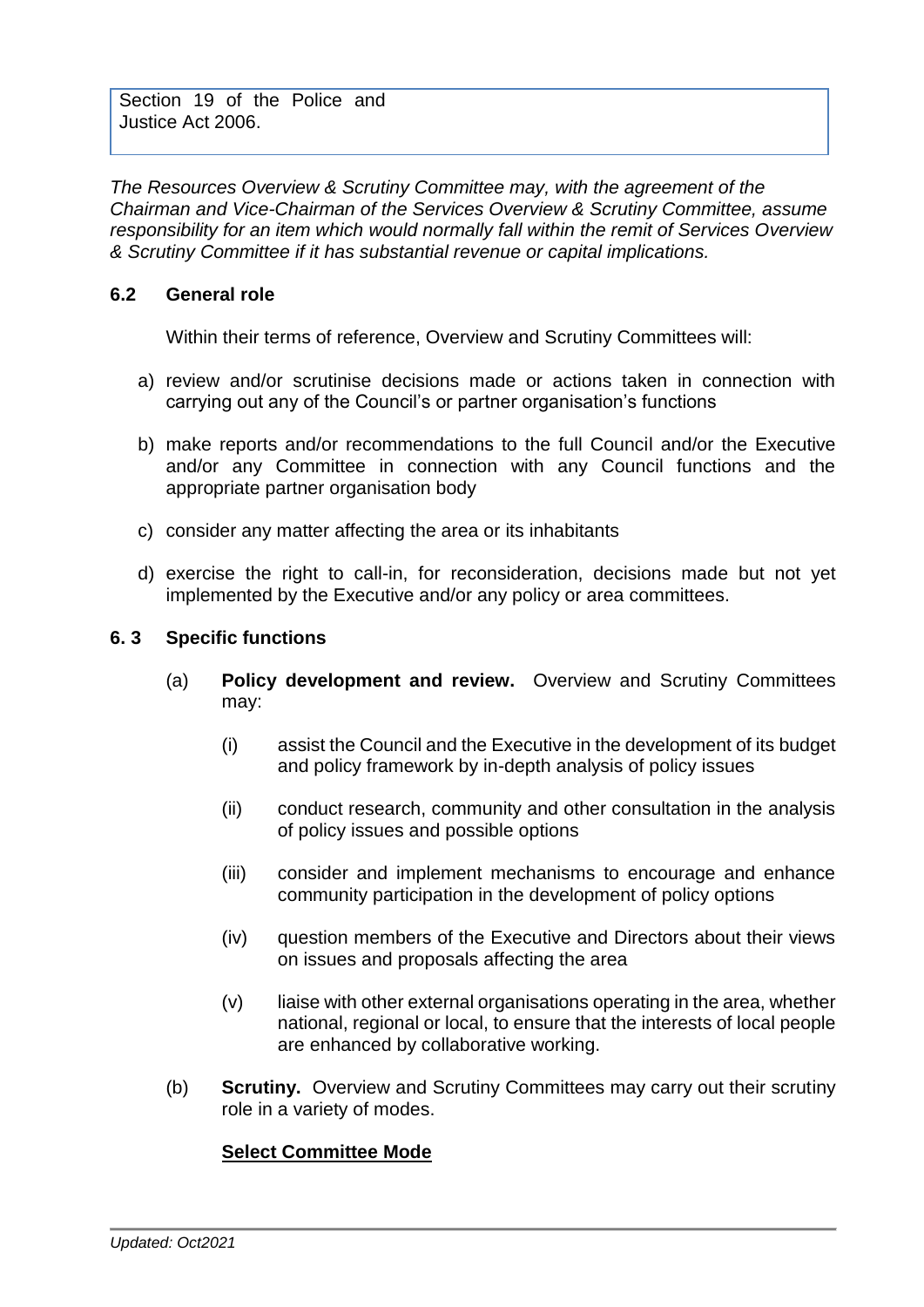- (i) review and scrutinise the performance of the Council in relation to its policy objectives, performance targets and/or particular service areas;
- (ii) question members of the Executive and Directors about decisions or matters within their portfolio or area of responsibility, whether generally or in relation to particular decisions, initiatives or projects;
- (iii) make recommendations to the Executive and/or Council arising from the outcome of the scrutiny process;

## **Call-In Mode**

(iv) review and scrutinise the decisions made by the Executive and council officers in relation to individual decisions

## **Broader Community Role**

- (v) review and scrutinise the performance of other public bodies in the area and invite reports from them by requesting them to address the Overview and Scrutiny Committee and local people about their activities and performance
- (vi) question and gather evidence from any person (with their consent)
- (vii) exercise an oversight of the activities of partner organisations including Surrey Police and the Surrey PCT.
- (c) **Community Call for Action.** Exercise the functions relating to Community Calls for Action.
- (d) **Finance.** Overview and Scrutiny Committees may exercise overall responsibility for the finances made available to them.
- (e) **Annual report.** Overview and Scrutiny Committees shall report annually to full Council on their workings and make recommendations for future work programmes and amended working methods, if appropriate. This will be discussed at a designated meeting in the year.
- (f) **Officers.** Overview and Scrutiny Committees may exercise overall responsibility for the work programme of the officers allocated to support their work.

#### **6.4 Proceedings of Overview and Scrutiny Committees**

The guiding principle of the overview and scrutiny function is that the process should make a positive contribution to the work of the Council. Overview and Scrutiny Committees will conduct their proceedings in accordance with the Overview and Scrutiny Procedure Rules set out in Part 4 of this Constitution. Overview and Scrutiny Committees may authorise Waverley media releases on their work, the content of which is to be jointly agreed by the appropriate Overview and Scrutiny Committee Chairman and Vice-Chairman.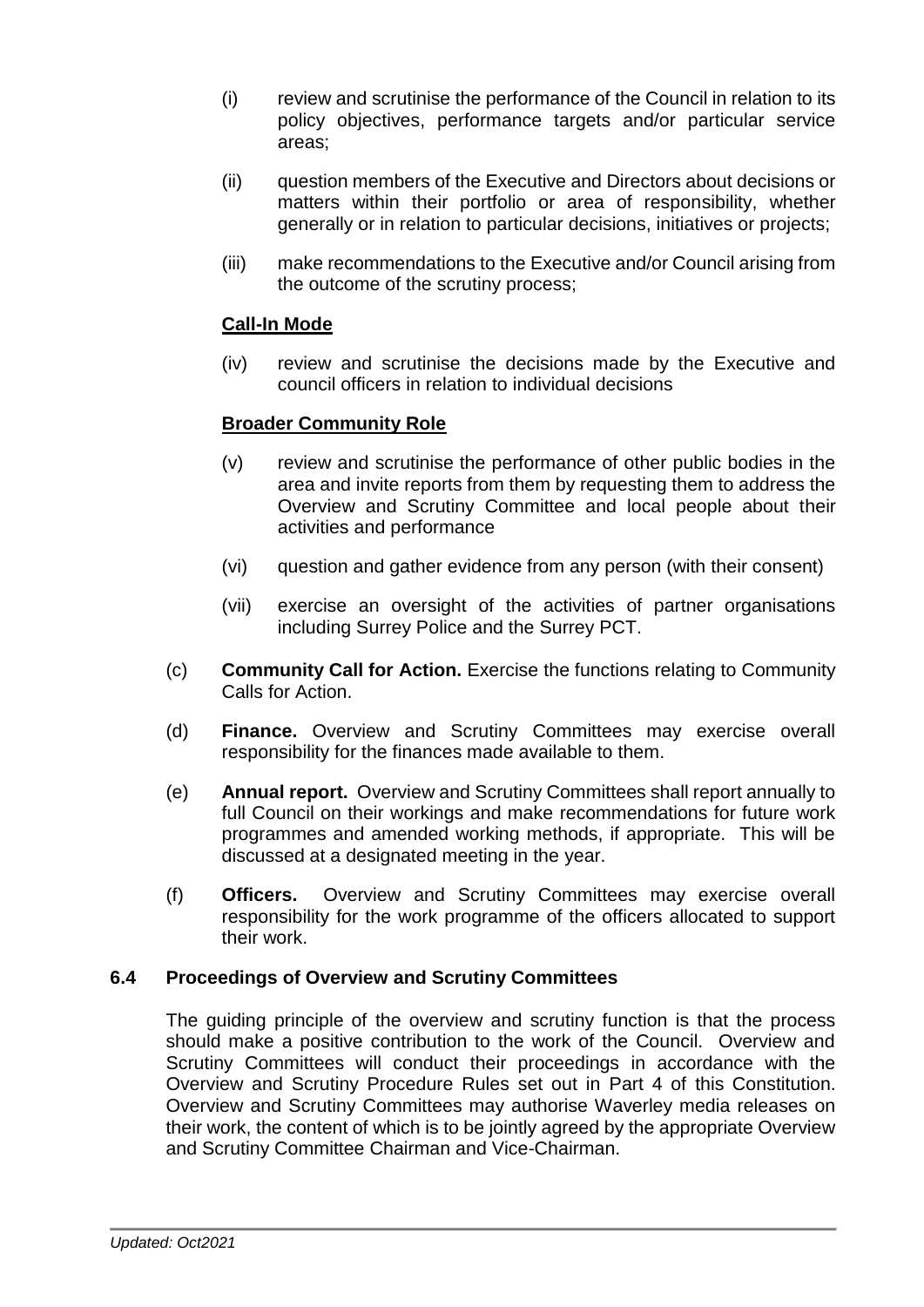# **Article 7 – The Executive**

## **Strong Leader with Cabinet model**

#### **7.1 Role**

The Executive will oversee all of the local authority's functions which are within the policy framework and budget set by the Council and are not the responsibility of any other part of the local authority, whether by law or under this Constitution.

#### **7.2 Form and composition**

#### **(a) Appointments to the Executive**

The Executive will consist of the Leader together with at least 2, but not more than 9, councillors appointed to the Executive by the Leader.

#### **(b) Appointment of Deputy Leader**

The Leader will appoint the Deputy Leader, to hold office until the end of the term of his/her office as Leader.

The Leader may, if he/she thinks fit, remove the Deputy Leader from office, but must then appoint another person in his/her place.

#### **(c) Allocation of Portfolios**

The Leader will determine the scope of portfolios and allocate them to members of the Executive.

#### **7.3 Leader**

The Leader will be a councillor elected to the position of Leader by the Council.

The term of office of Leader starts on the day of his/her election as Leader. The Leader is elected for a four (4) year period, unless his/her term of office as councillor is shorter, in which case the term of office as Leader will be the same as their term of office as councillor.

The Leader will hold office until:

- (a) he/she resigns from office or is removed from office; or
- (b) he/she is no longer a councillor; or
- (c) is disqualified from being a councillor;

If the current Leader is re-elected, he/she will remain Leader until the date of the next Annual Council Meeting.

Waverley Borough Council shall have the power to remove the Leader by way of resolution by a simple majority.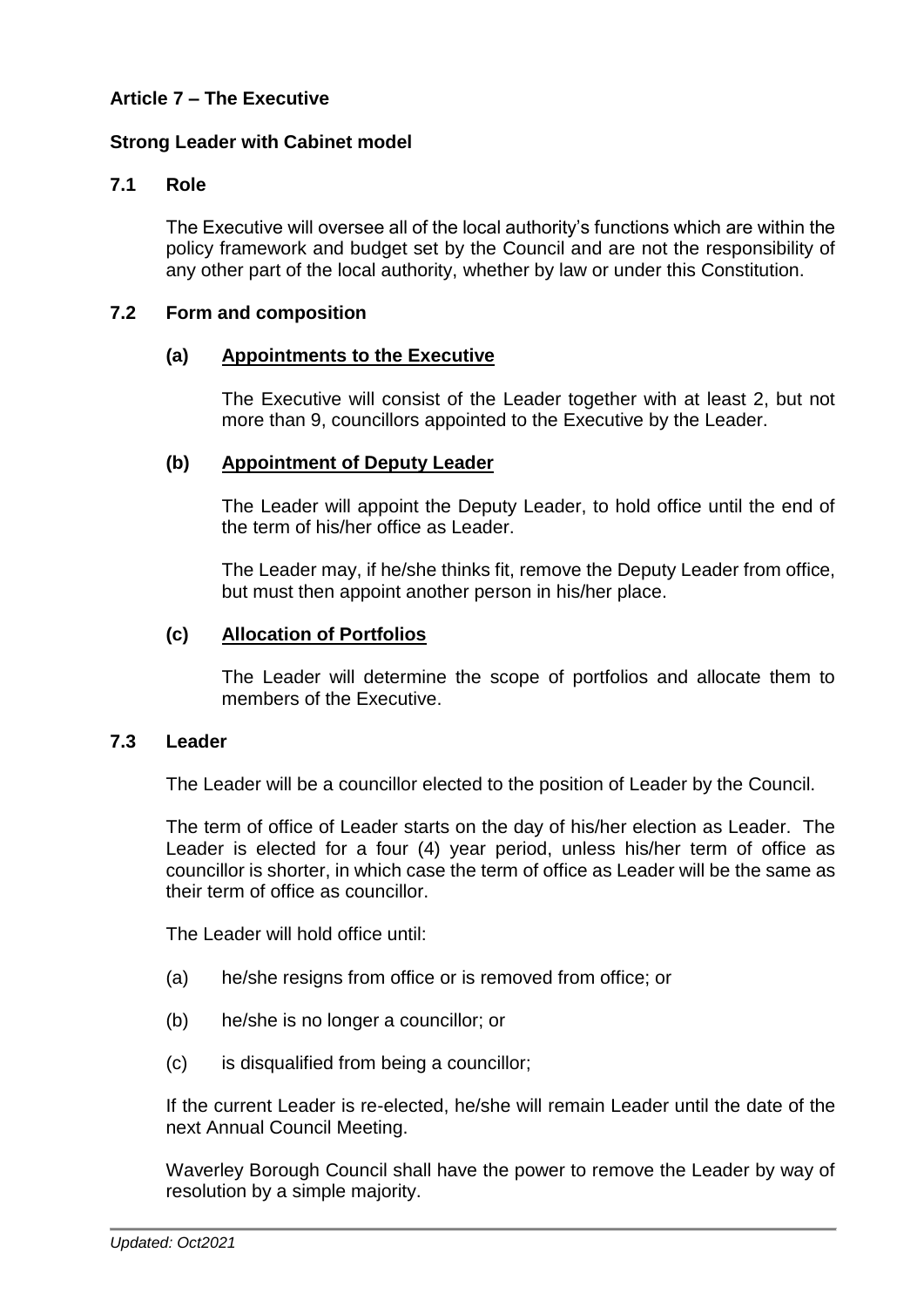## **7.4 Other Executive members**

Other Executive members shall hold office until:

- (a) they resign from office; or
- (b) they are no longer councillors; or
- (c) the Leader removes them from their position, either temporarily by suspending them or permanently.

The Mayor and Deputy Mayor of the Council may not be members of the Executive.

## **7.5 Proceedings of the Executive**

Proceedings of the Executive shall take place in accordance with the Executive Procedure Rules set out in Part 4 of this Constitution. All decision taking meetings will be generally open to the public in accordance with the Access to Information Procedure Rules.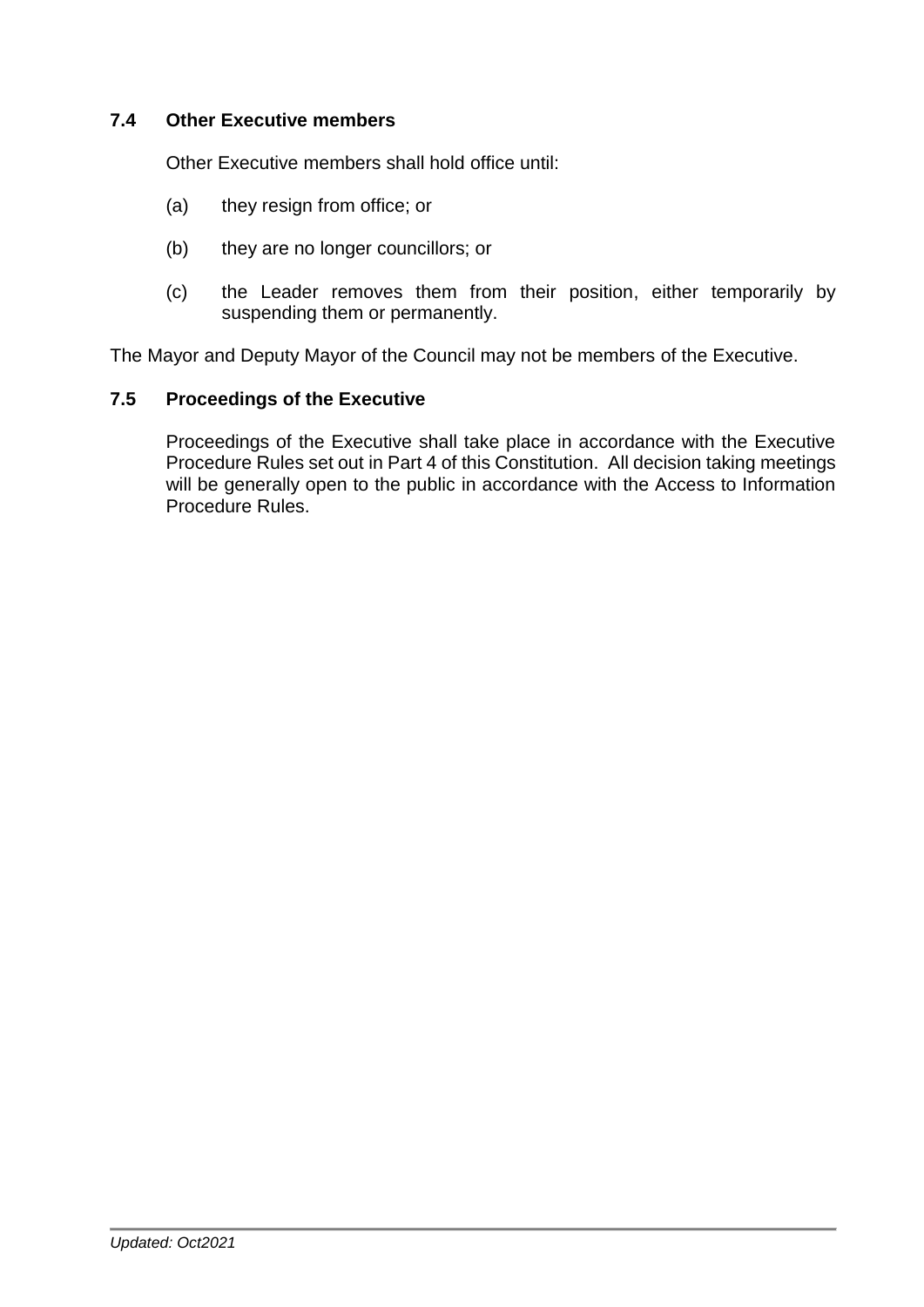# **Article 8 – Regulatory and other Committees**

## **8.1 Regulatory Committees**

The Council will appoint the Committees set out in the left hand column of the table Responsibility for Council Functions in Part 3 of this Constitution to discharge the functions described in column 3 of that table. Currently the Regulatory Committees are:

- a) Eastern and Western Planning Committees
- b) Licensing and Regulatory Committee, and sub-committees

## **8.2 Audit Committee**

The Audit Committee is the means of bringing independent, effective assurance into the Council's corporate governance arrangements. This covers;

- a) Risk management framework
- b) Control environment and arrangements
- c) Financial performance
- d) Non-financial performance (processes and controls)
- e) Financial reporting.

## **8.3 Audit Committee Terms of Reference**

The Terms of Reference are as follows:

## **(a) Corporate Governance**

- i. To review the Council's arrangements for corporate governance and recommend necessary actions to ensure compliance with best practice as set out in the current CIPFA/SOLACE Framework "Delivering Good Governance in Local Government" and any revision thereof.
- ii. To review the Council's compliance with its own and other published regulations, standards and controls, covering both financial and general issues and, if appropriate, make recommendations to the Council.
- iii. To maintain an overview of the contract procedure rules and financial regulations and recommend their adoption to the Council.
- iv. To review Council policies in "Whistleblowing" and the anti-fraud and anticorruption strategy and the Council's complaints-handling process and recommend any changes to the Council.
- v. To monitor the effective development and operation of internal control in the Council with particular reference to all aspects of risk management, including Waverley's Corporate Risk Registers.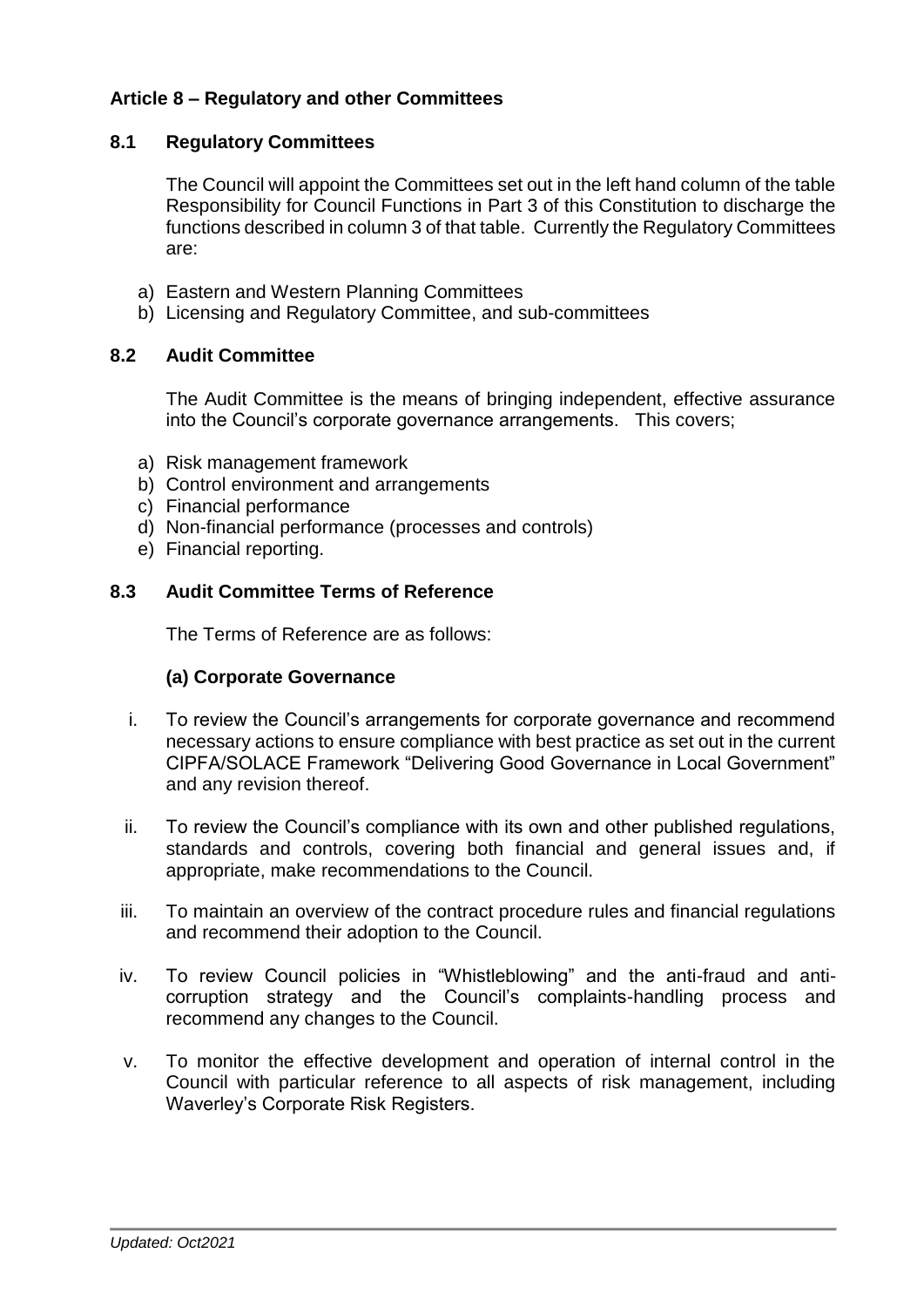- vi. To review any issue referred to it by the Head of Paid Service or a Director or any other Council Committee.
- vii. To approve the Council's Annual Governance Statement.

## **(b) External Audit**

- i. To consider whether appropriate accounting policies have been followed in the preparation of the annual statement of accounts and to approve any changes to these policies.
- ii. To receive all reports from the external auditor to the Audit Committee.
- iii. To consider any concerns arising fro the audit or the accounts and to agree appropriate action to be taken including bringing the matter to the attention of the Council.
- iv. To consider and approve the annual statement of accounts.
- v. To comment on the scope and depth of external audit work and to ensure that it gives value for money, especially with regard to reports dealing with risk management and performance matters.
- vi. To make recommendations to Council regarding the appointment of the External Auditor.

## **(c ) Internal audit**

- i. To approve the Internal Audit Charter.
- ii. To approve the Annual Internal Audit (Risk-Based) Plan.
- iii. To consider the Internal Audit Client Manager's Annual Report and Internal Audit Opinion.
- iv. To consider the current Internal Audit Plan and summaries of internal audit activity by Service Area and consider the level of assurance this can give concerning the effectiveness of the Council's corporate governance arrangements.
- v. To consider internal audit reports detailing recommendations not implemented within the specified timescale and to agree appropriate action, including requesting a report from any Head of Service relating to an outstanding internal audit recommendation issue.
- vi. To commission work from the Internal Audit Service.
- vii. To monitor the progress of any specific internal audit projects not included in the Audit Plan.
- viii. To consider reports dealing with the appointment, management and performance of the providers of internal audit services.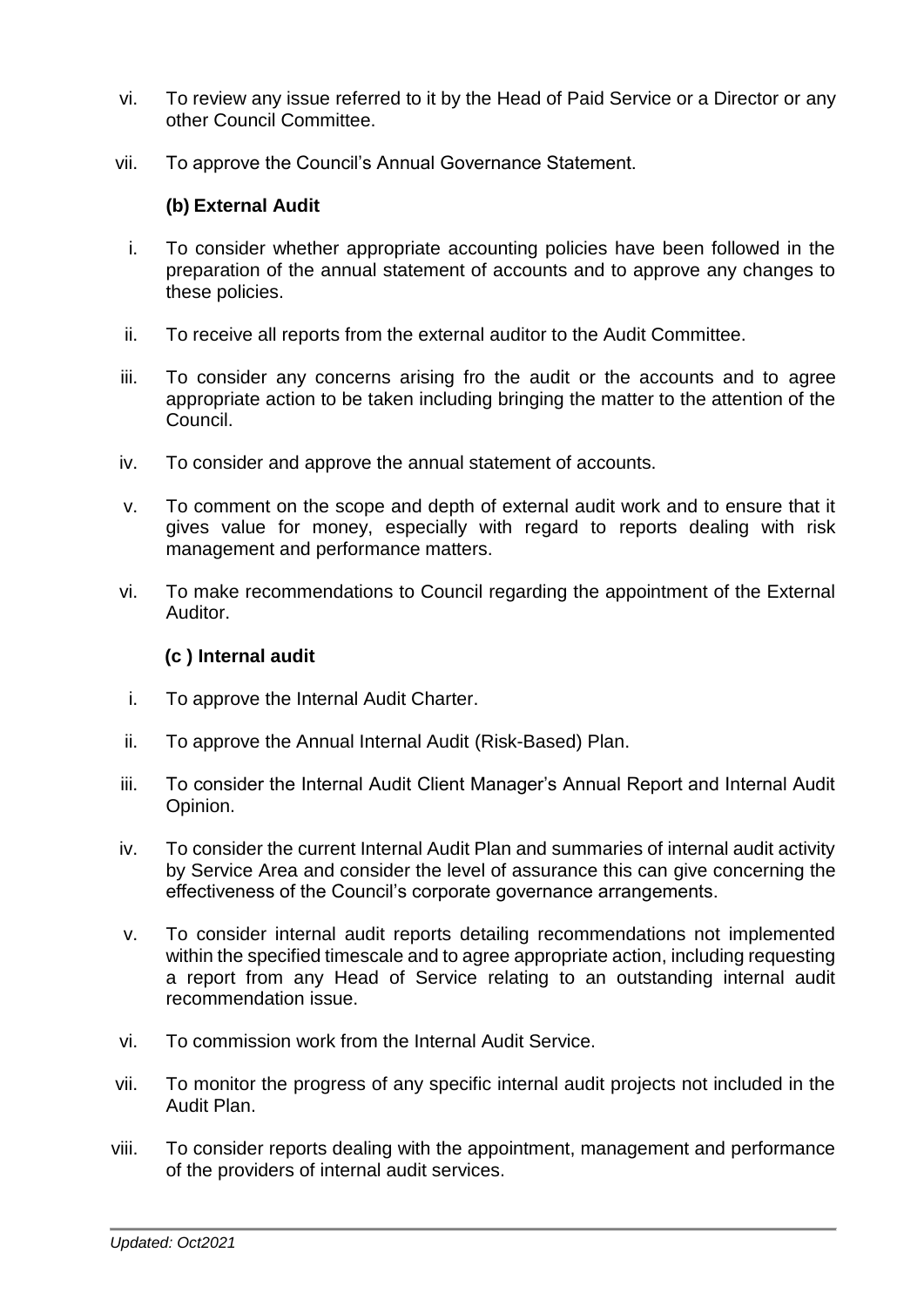ix. To comment on the scope and depth of internal audit work and to ensure that it gives value for money, especially with regard to reports dealing with risk management and performance matters.

## **8.4 Composition of Audit Committee**

(a) Membership and Meetings

The Audit Committee will

- i. be composed of eight councillors, with no members from the **Executive**
- ii. meet four times per year, as set out in the Calendar of Meetings, and on an ad hoc basis when necessary.
- (b) Quorum

The quorum for meetings will be three Councillors.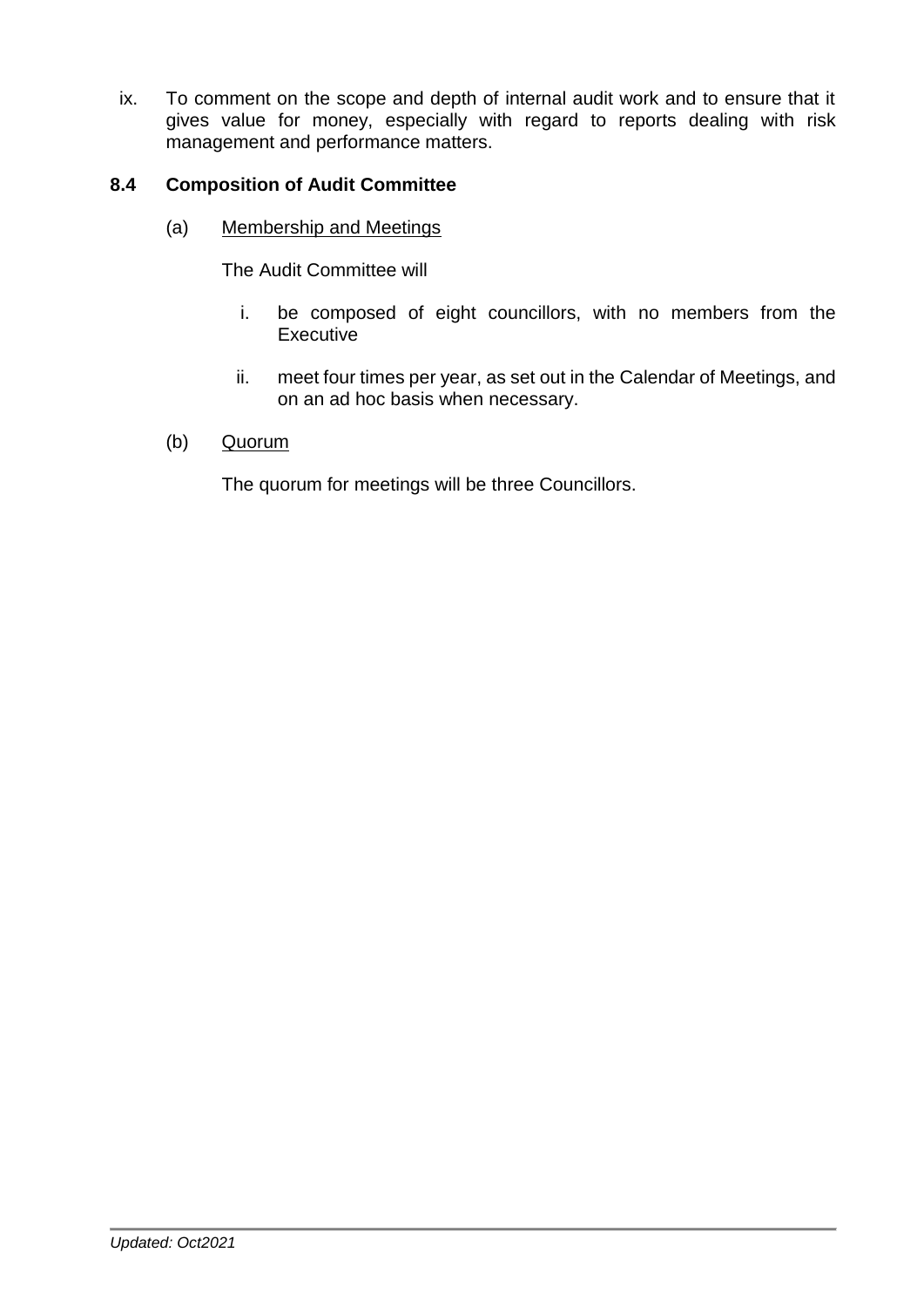# **Article 9 – The Standards and General Purposes Committee**

## **9.1 Standards and General Purposes Committee**

The Council will determine the composition of and the role and function of the Standards and General Purposes Committee. The Standards and General Purposes Committee falls within the requirements of the Local Government and Housing Act 1989 for membership to be proportionate to the political composition of the Council.

## **9.2 Composition**

- (a) **Membership.** The Standards and General Purposes Committee will be composed of:
	- i.nine councillors [other than the Leader, and with a maximum of one member from the Executive].
	- ii.three substitute members, appointed in accordance with the political proportionality of the council.
	- iii.two members of a Town or Parish Council in the Council's area who cannot also be a District Councillor, to be appointed until the next full Town and Parish Council elections.
- (b) **Town and Parish members**. At least one Town or Parish member must be present when matters relating to Town or Parish Councils or their members are being considered, except where they have an interest. Town and Parish members will not attend meetings which are considering the Council's constitution; and
- (c) **Chairing the Committee.** The Chairman of the Committee shall be appointed by Council. A member of the Executive may not chair the Committee.

#### **9.3 Role and Function**

The Standards and General Purposes Committee will have the following roles and functions:

- A. To review and propose revisions to the Constitution as set out in Article 15.
- B. Ethical framework
- (a) To promote and maintain high standards of conduct by councillors and coopted members.
- (b) To assist the councillors and co-opted members to observe the Members' Code of Conduct.
- (c) To advise the Council on the adoption or revision of the Members' Code of Conduct.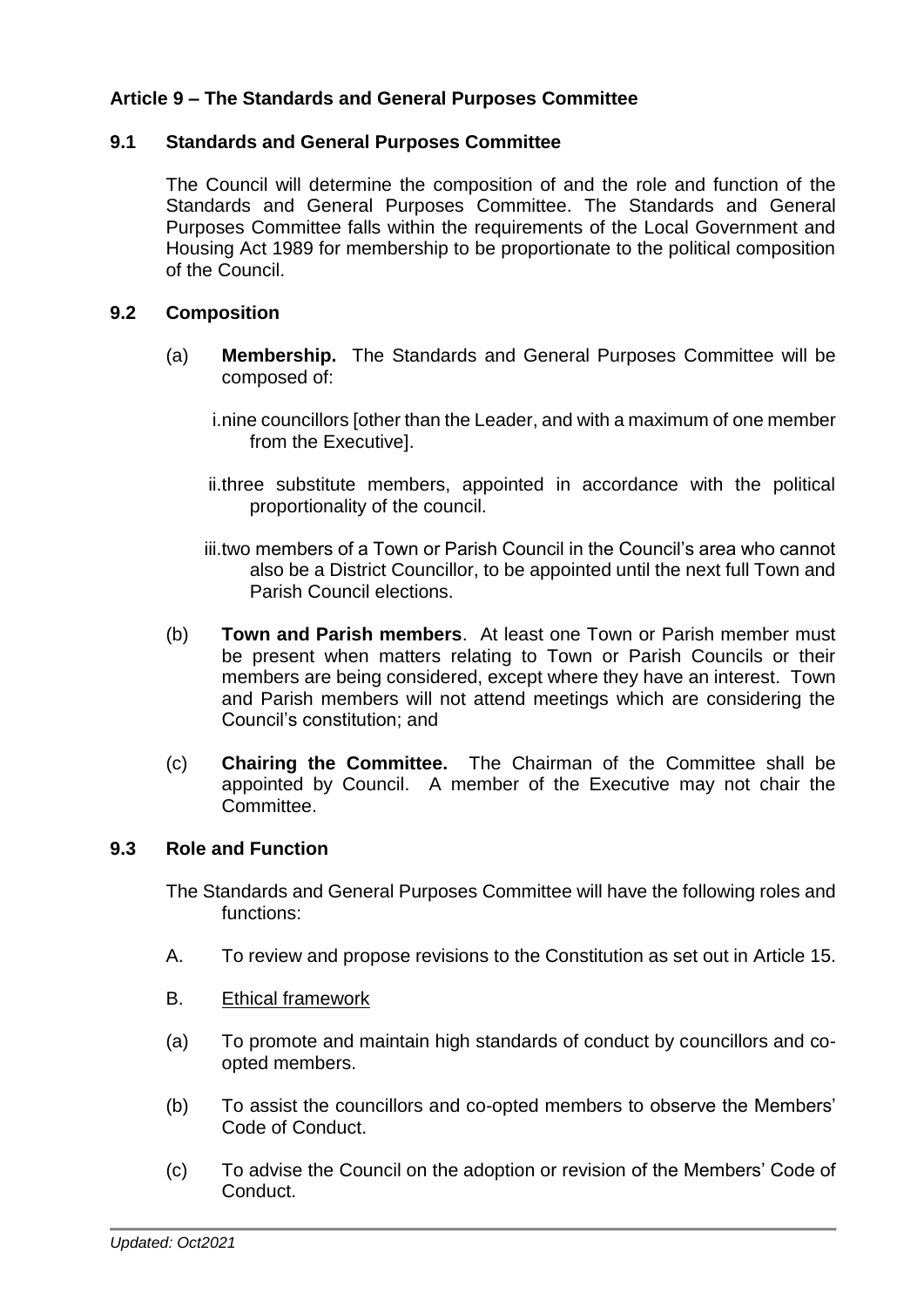- (d) To monitor the operation of the Members' Code of Conduct.
- (e) To advise on training for councillors and Independent persons on matters relating to the Members' Code of Conduct.
- (f) Where the Monitoring Officer decides a hearing is necessary, to establish a Panel to hear and determine complaints received concerning the conduct of Waverley Borough members.
- (g) To exercise functions (a) to (f) above in relation to the town and parish councils in Waverley Borough and the members of those town and parish councils.
- (h) In the event of a dispute arising from a breach of the Council's Local Protocols, the Standards and General Purposes Committee should use the same processes as breaches of the Code.
- (i) To agree arrangements for the selection and interviewing of candidates for appointment as Independent Person(s) (including such joint arrangements with other councils as may be deemed by the Monitoring Officer to be appropriate) and to make recommendations to full Council on these appointments.
- (j) To agree allowances and expenses for the Independent Person(s).
- (k) To implement, monitor and review the operation of the Independent Person(s) Protocol.
- (l) To implement, monitor and review the operation of the code of conduct for staff.
- (m) To implement, monitor and review the operation of the Monitoring Officer Protocol.
- (n) To implement, monitor and review the operation of the Protocol on Member/Officer Relations.
- (o) To consider any other matter referred by the Monitoring Officer.
- B. General Purposes
- (a) Authority to oversee the Council's arrangements, and make recommendations to Council as appropriate, with regard to non-Executive functions (as defined in The Local Authorities (Functions and Responsibilities) (England) Regulations 2000 (as amended)) which are not otherwise reserved to Council and are not within the terms of reference of any other committee and which are not delegated to an officer.
- (b) To consider any issues which, in the opinion of the Leader of the Council, Chief Executive or Chief Officers, should be referred to the Committee, and to report back decisions and recommendations.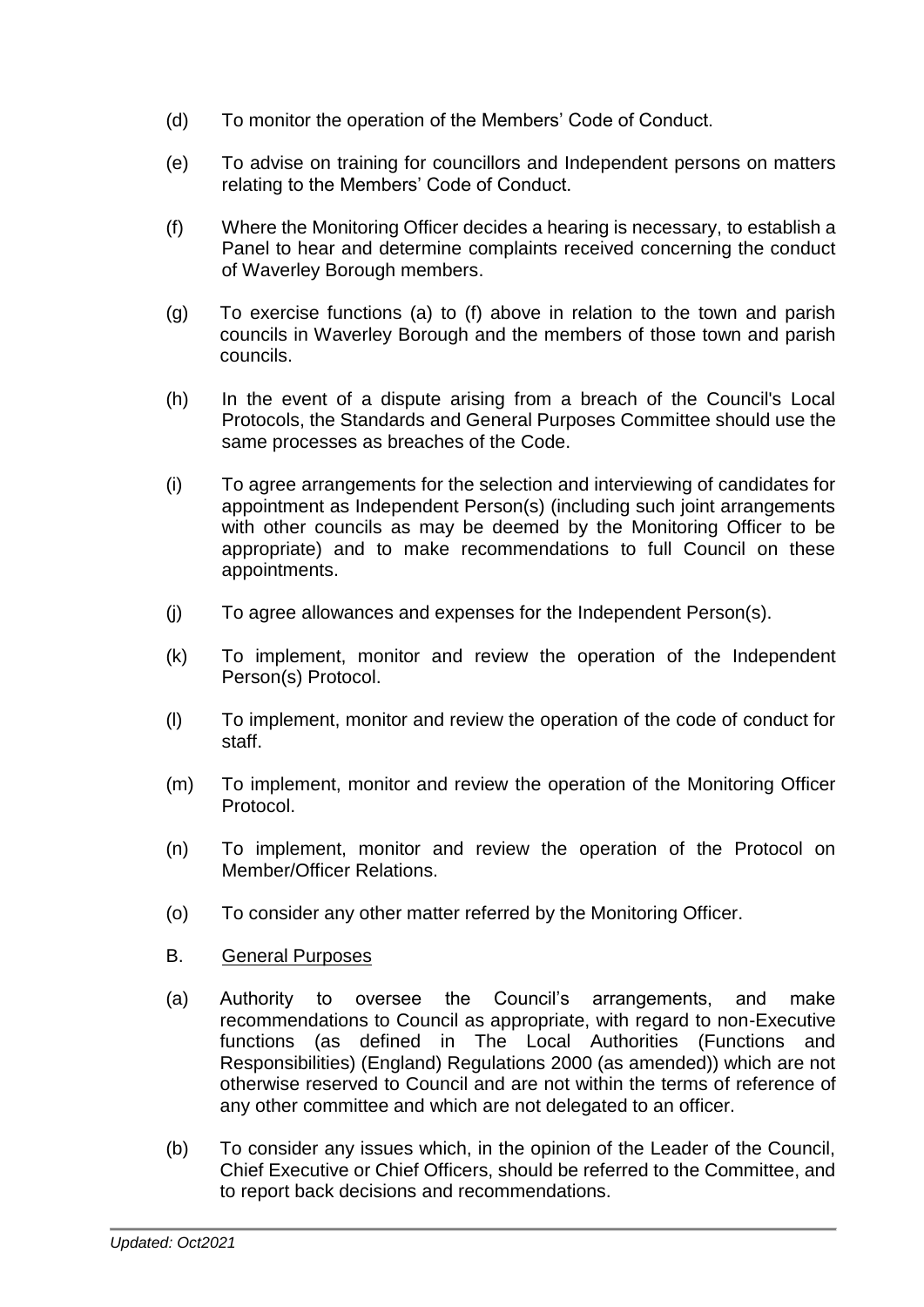# 9.4 **Appointment of a Hearing Panel**

The Monitoring Officer in consultation with the Chairman of the Standards and General Purposes Committee will appoint a Hearing Panel of no less than three members of the Committee for the purpose of hearing and determining complaints received regarding member conduct that may have breached the Waverley Code of Conduct, or that of the relevant Town or Parish Council.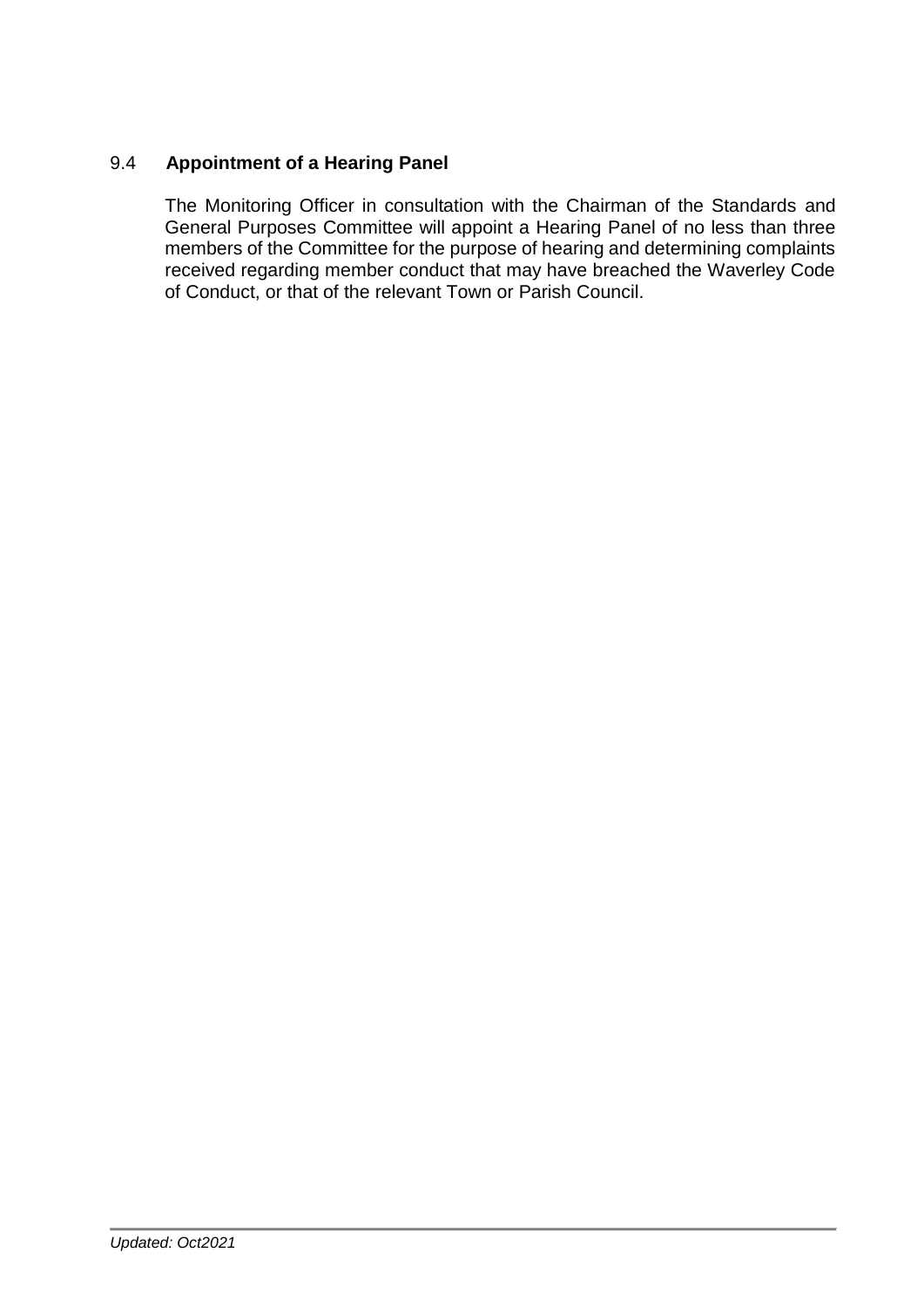#### **Article 9A – The Appeals Panel**

The Appeals Panel will consist of 12 members of the Council and will operate as a pool from which 4 members can be drawn when it is necessary to convene the Panel. The membership of the Panel of 12 will be politically proportionate.

The role of the Appeals Panel is to determine an appeal against any decision made by or on behalf of the authority. When selecting 4 members to convene the Panel, this shall exclude any member who was originally involved in the decision which is now being appealed.

#### **Article 9B – Independent Panel (for Disciplinary Matters relating to Statutory Officers only)**

In the event that a Panel needs to be convened to advise on matters relating to the dismissal of a statutory officer (namely the Head of Paid Service, Chief Finance Officer or Monitoring Officer), two of the Council's Independent Persons will be called upon to sit on the Panel, alongside five elected members from the Council's Appeals Panel.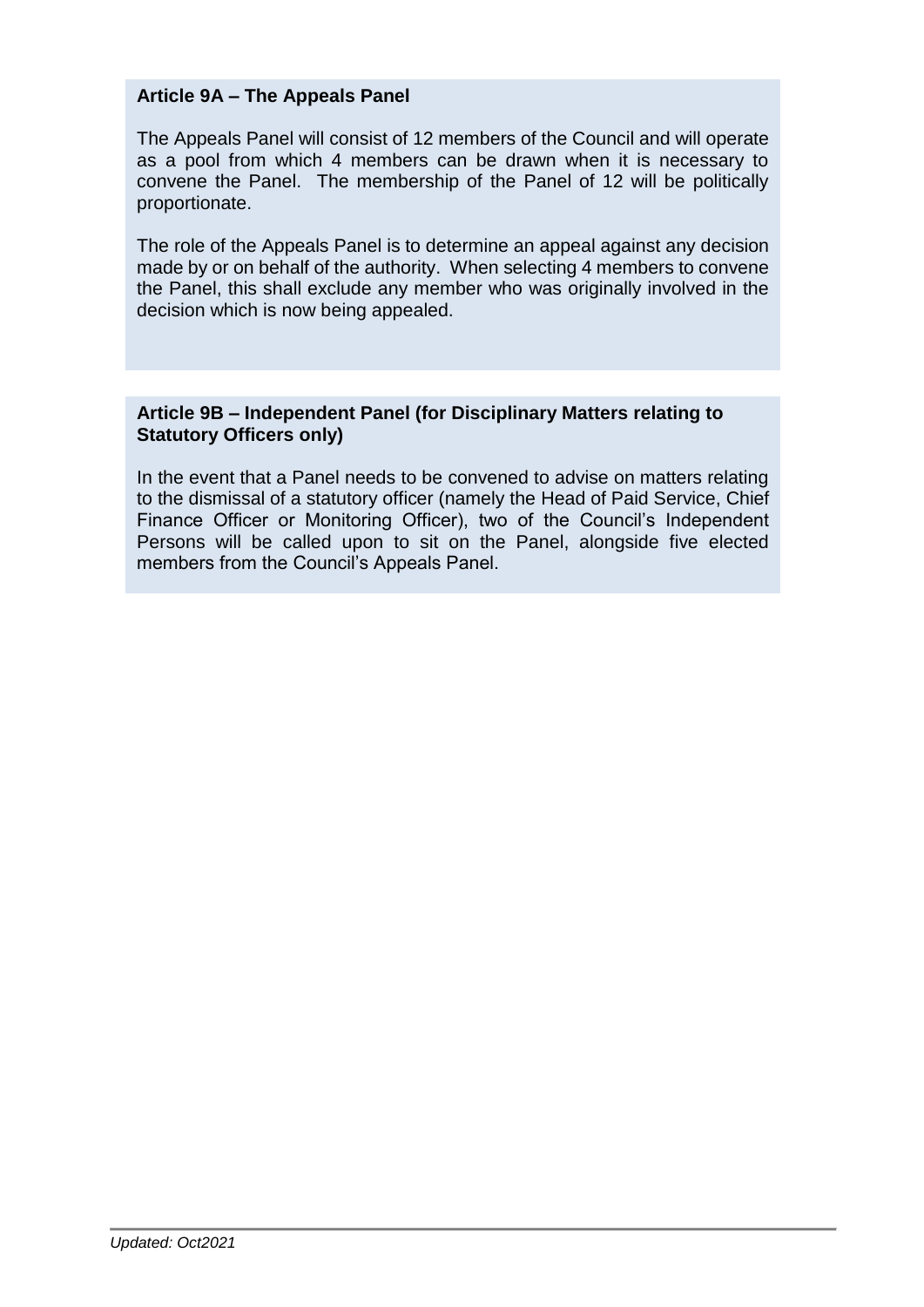# **Article 10 – Area Committees and forums**

#### **10.1 Area committees**

The Council may appoint area committees as it sees fit, if it is satisfied that to do so will ensure improved service delivery in the context of best value and more efficient, transparent and accountable decision making.

The Council will consult with relevant Parish and Town Councils and the chairmen of relevant parish meetings when considering whether and how to establish area committees.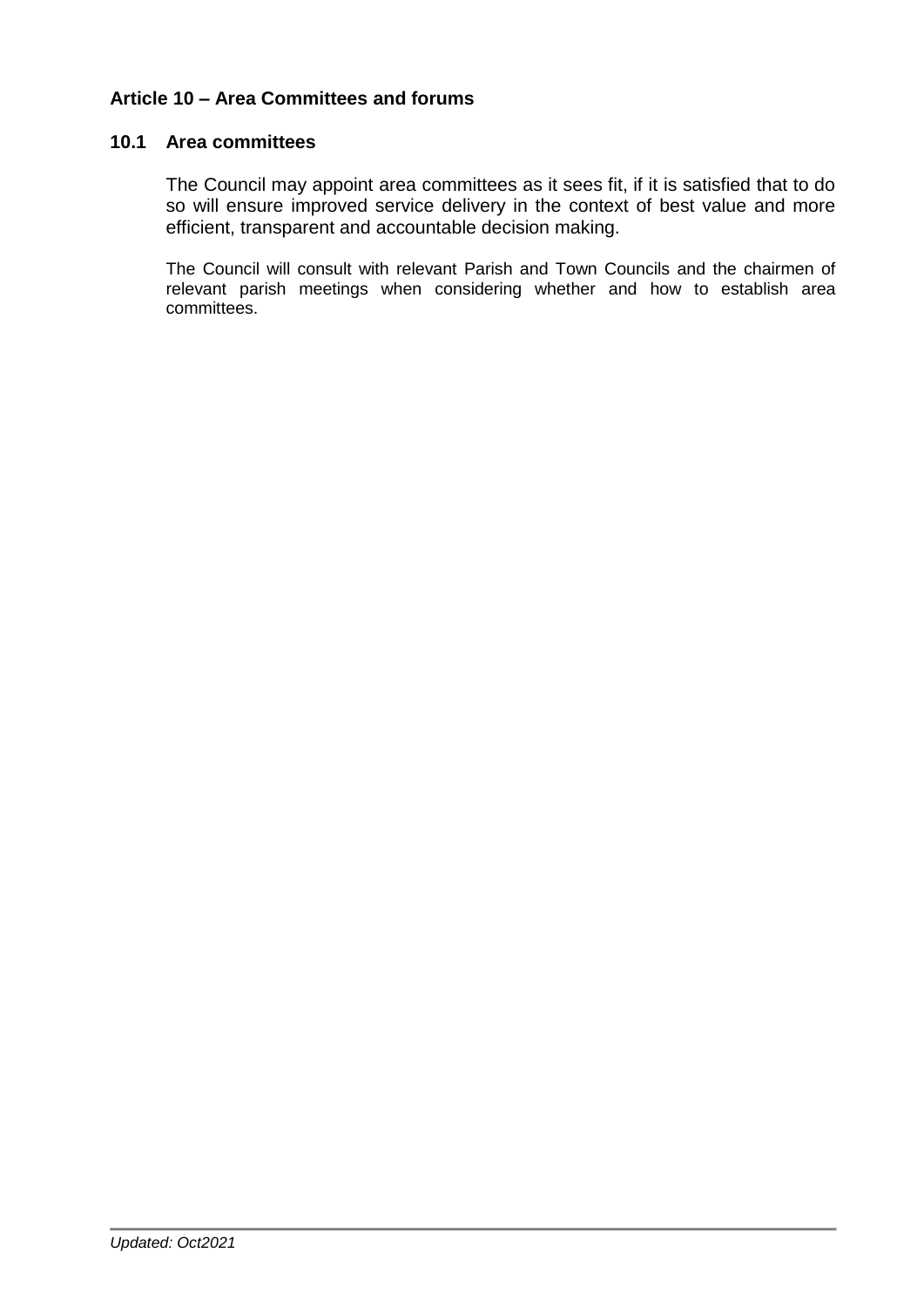# **Article 11 – Joint arrangements**

## **11.0 Joint arrangements**

The Local Government Act 2000 and regulations enable local authorities to make use of joint arrangements with other authorities and delegate to other local authorities.

Waverley works in partnership with Surrey County Council for the purpose of the Waverley Local Committee to which members of this Council are appointed on an annual basis. There are regular liaison meetings with Town and Parish Councils.

Waverley has agreed to the establishment of a Joint Committee of Surrey authorities to act as the Police and Crime Panel and will appoint one representative to the Panel.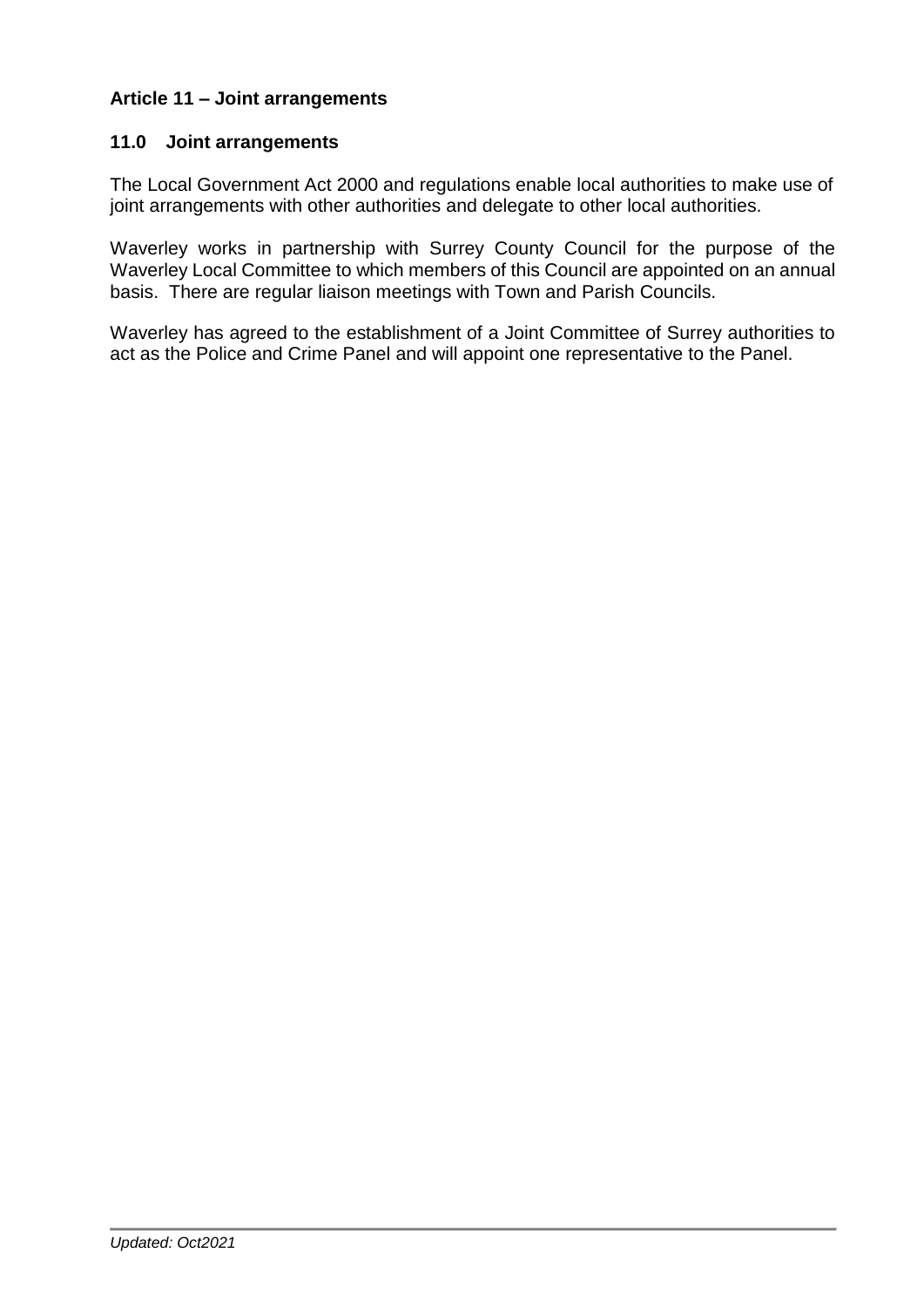## **Article 12 – Officers**

# **Terminology**

## **12.0 Management structure**

The Full Council may engage such staff (referred to as officers) as it considers necessary to carry out its functions.

# **12.1 Chief Officers.** The Full Council will engage persons for the following posts:

| <b>Post</b>                                                                         | <b>Functions</b> and<br>$\overline{\textbf{of}}$<br>areas                                                                                                                                               |  |
|-------------------------------------------------------------------------------------|---------------------------------------------------------------------------------------------------------------------------------------------------------------------------------------------------------|--|
|                                                                                     | responsibility                                                                                                                                                                                          |  |
| <b>Chief Executive</b><br>(and Head of Paid Service)                                | Overall<br>corporate<br>management<br>and<br>operational responsibility (including overall<br>management responsibility for all officers)                                                               |  |
|                                                                                     | Provision of professional and legal advice to<br>all parties in the decision making process.                                                                                                            |  |
|                                                                                     | Together with the monitoring officer,<br>responsibility for a system of record keeping<br>for all the Council's decisions.                                                                              |  |
|                                                                                     | Representing the Council on partnership<br>and external bodies (as required by statute<br>or the Council).                                                                                              |  |
|                                                                                     | Planning, including development control,<br>planning policy, housing enabling,<br>regeneration, building control and land<br>charges                                                                    |  |
|                                                                                     |                                                                                                                                                                                                         |  |
| Chief $ $<br>(and<br><b>Strategic</b><br><b>Director</b><br><b>Finance Officer)</b> | Finance and performance; revenues and<br>benefits; human resources, customer and<br>office services, estate services; Section 151<br>officer                                                            |  |
|                                                                                     |                                                                                                                                                                                                         |  |
| <b>Strategic Director</b>                                                           | Housing functions; economic development<br>and partnerships; environmental health and<br>community safety; engineering and car<br>parking;<br>leisure and youth<br>services,<br>environmental services. |  |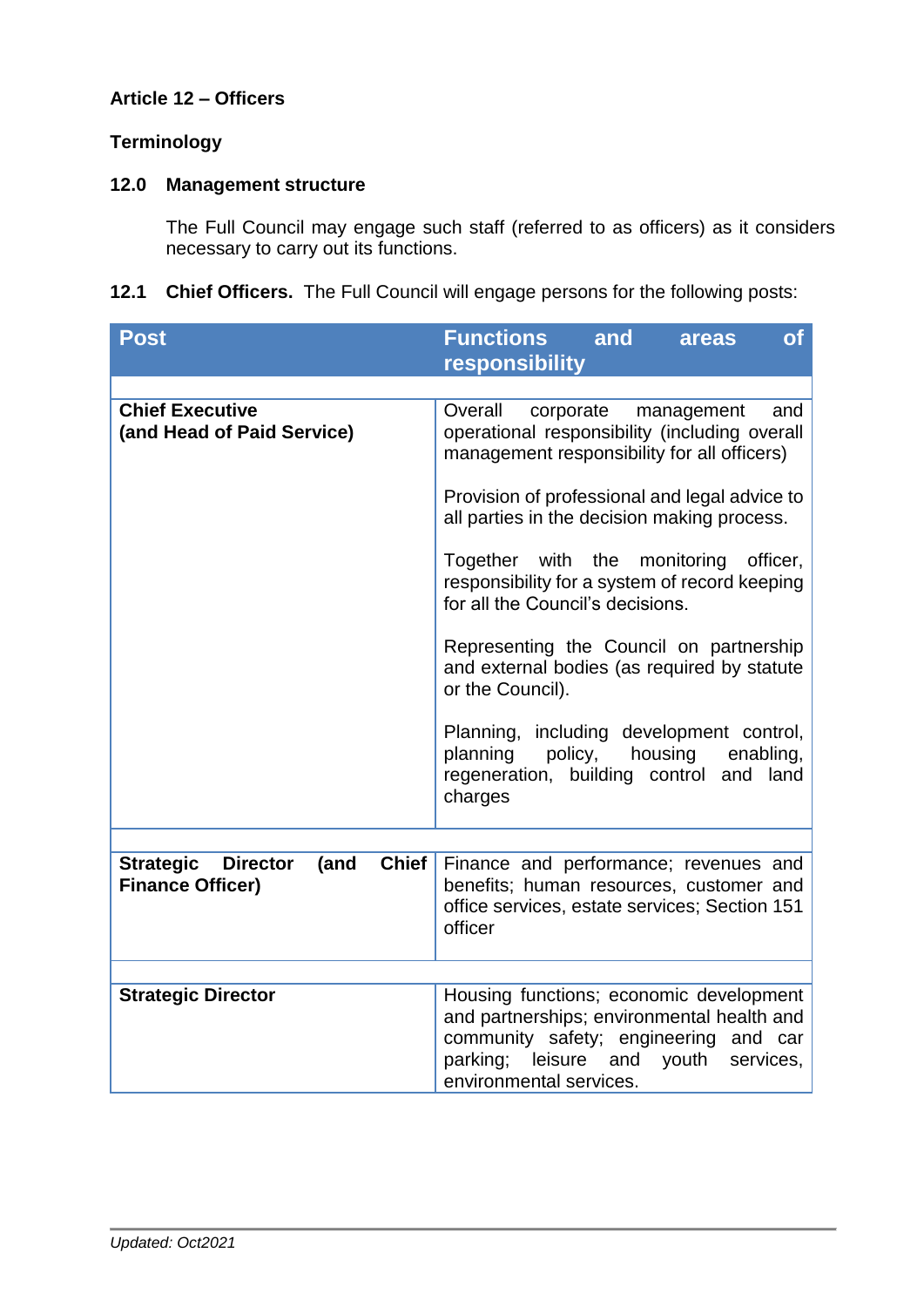# **12.2 Chief Executive, Monitoring Officer and Strategic Director**

The Council will designate the following posts as shown:

| <b>Post</b>                          | <b>Designation</b>                                   |
|--------------------------------------|------------------------------------------------------|
|                                      |                                                      |
| <b>Chief Executive</b>               | Head of Paid Service and Returning<br><b>Officer</b> |
| <b>Head of Policy and Governance</b> | <b>Monitoring Officer</b>                            |
| <b>Strategic Director</b>            | <b>Chief Finance Officer</b>                         |

- **12.3** Such posts will have the functions described in Article 12.4–12.6 below.
	- (a) **Structure.** The Head of Paid Service will determine and publicise a description of the overall departmental structure of the Council showing the management structure and deployment of officers. This is set out at Part 7 of this Constitution.

#### **12.4 Functions of the Head of Paid Service**

- (a) **Discharge of functions by the Council.** The Head of Paid Service will report to full Council on the manner in which the discharge of the Council's functions is co-ordinated, the number and grade of officers required for the discharge of functions and the organisation of officers.
- (b) **Restrictions on functions.** The Head of Paid Service may not be the Monitoring Officer but may hold the post of Chief Finance Officer if a qualified accountant.

#### **12.5 Functions of the Monitoring Officer**

The list of functions below reflects the statutory duties and powers of monitoring officers:

- (a) **Maintaining the Constitution.** The Monitoring Officer will maintain an upto-date version of the Constitution and will ensure that it is widely available for consultation by members, staff and the public.
- (b) **Ensuring lawfulness and fairness of decision-making.** After consulting with the Head of Paid Service and Chief Finance Officer, the Monitoring Officer will report to the full Council or to the Executive if he or she considers that any proposal, decision or omission would give rise to unlawfulness or if any decision or omission has given rise to maladministration. Such a report will have the effect of stopping the proposal or decision being implemented until the report has been considered.
- (c) **Supporting the Standards and General Purposes Committee**.The Monitoring Officer will contribute to the promotion and maintenance of high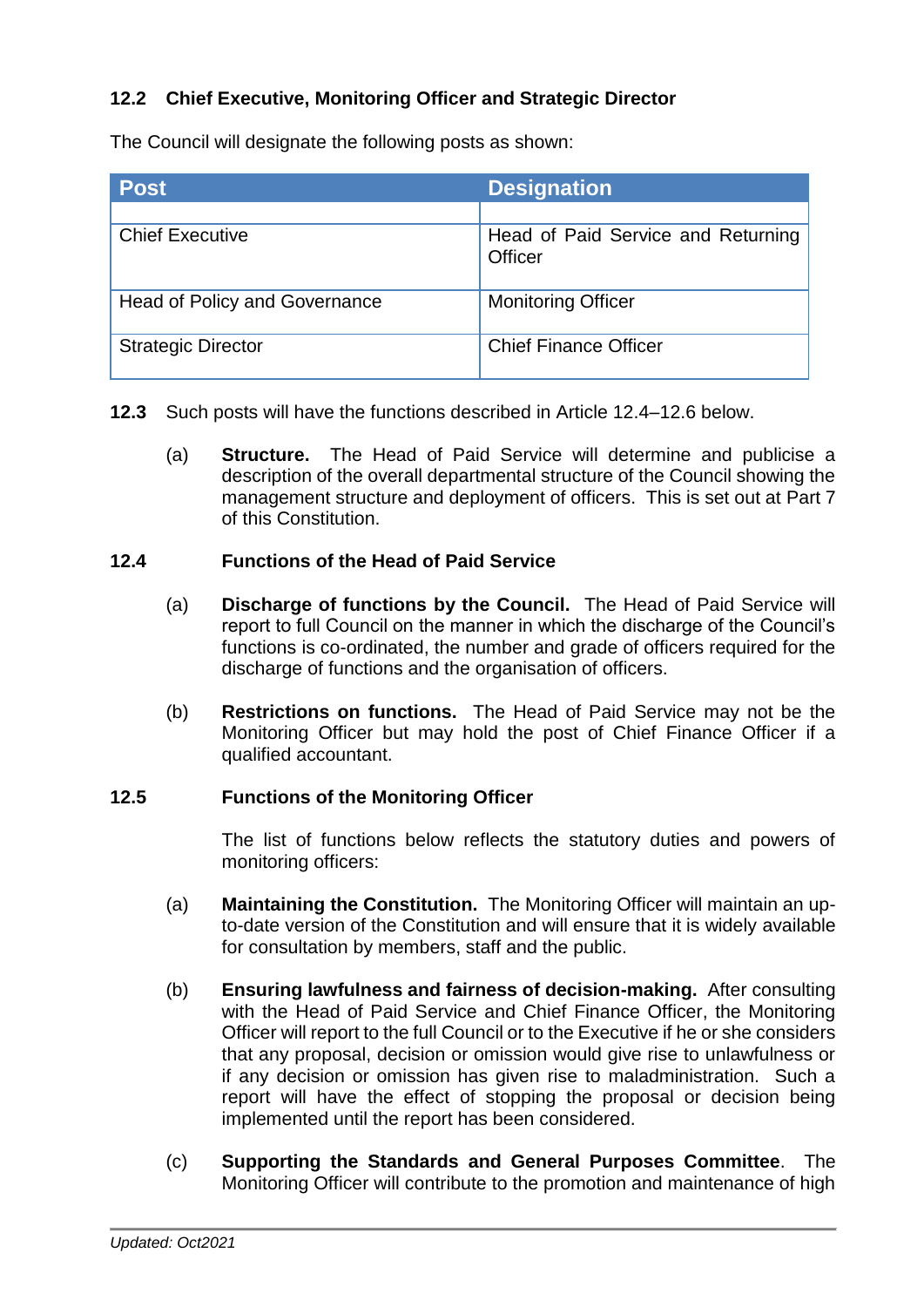standards of conduct through provision of support to the Standards and General Purposes Committee.

- (d) **Conducting investigations.** The Monitoring Officer will conduct investigations in accordance with the Council's adopted arrangements for dealing with Standards allegations and make initial decisions not to investigate, and if necessary, commission an investigation. The Monitoring Officer will consult on the Independent Persons at appropriate stages in the process.
- (e) **Proper officer for access to information.** The Monitoring Officer will ensure that Executive decisions, together with the reasons for those decisions and relevant officer reports and background papers are made publicly available as soon as possible.
- (f) **Advising whether Executive decisions are within the budget and policy framework.** The Monitoring Officer will advise whether decisions of the Executive are in accordance with the budget and policy framework.
- (g) **Providing advice.** The Monitoring Officer will provide advice on the scope of powers and authority to take decisions, maladministration, financial impropriety, probity and budget and policy framework issues to all councillors.
- (h) **Restrictions on posts.** The Monitoring Officer cannot be the Chief Finance Officer or the Head of Paid Service.

## **12.6 Functions of the Chief Finance Officer**

- (a) **Ensuring lawfulness and financial prudence of decision-making.** After consulting with the Head of Paid Service and the Monitoring Officer, the Chief Finance Officer will report to the full Council or to the Executive in relation to an executive function and the Council's external auditor if he or she considers that any proposal, decision or course of action will involve incurring unlawful expenditure, or is unlawful and is likely to cause a loss or deficiency or if the Council is about to enter an item of account unlawfully.
- (b) **Administration of financial affairs.** The Chief Finance Officer will have responsibility for the administration of the financial affairs of the Council.
- (c) **Contributing to corporate management.** The Chief Finance Officer will contribute to the corporate management of the Council, in particular through the provision of professional financial advice.
- (d) **Providing advice.** The Chief Finance Officer will provide advice on the scope of powers and authority to take decisions, maladministration, financial impropriety, probity and budget and policy framework issues to all councillors and the elected mayor and will support and advise councillors and officers in their respective roles.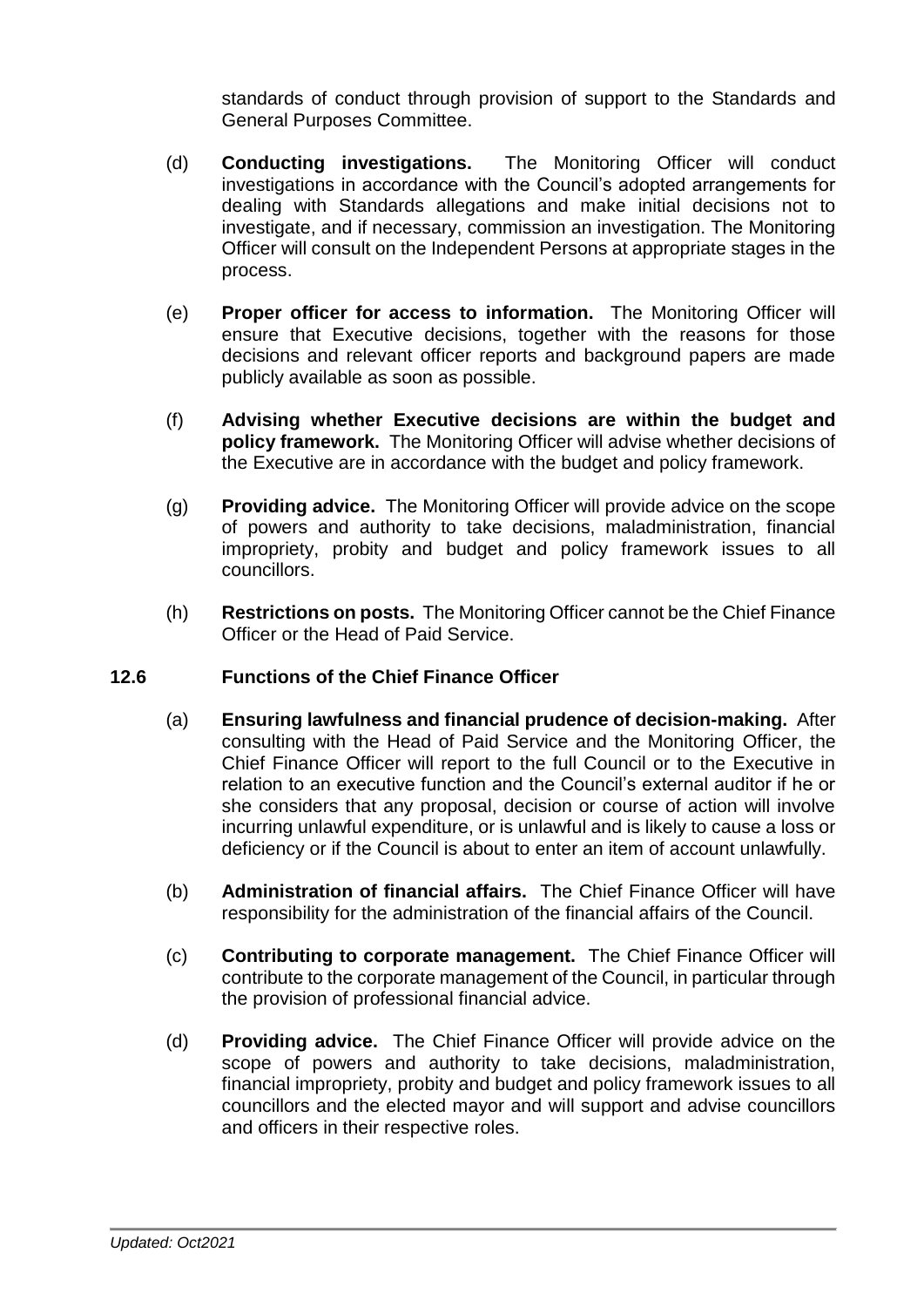- (e) **Give financial information.** The Chief Finance Officer will provide financial information to the media, members of the public and the community.
- (f) **Audit Committee** the Chief Finance Officer will act as Lead Officer for the Council's Audit Committee.

## **12.7 Duty to provide sufficient resources to the Monitoring Officer and Chief Finance Officer**

The Council will provide the Monitoring Officer and Chief Finance Officer with such officers, accommodation and other resources as are in their opinion sufficient to allow their duties to be performed.

## **12.8 Conduct**

Officers will comply with the Member/Officer Protocol at Part 5 of this Constitution. In the event of disciplinary action being taken against a statutory officer, this will be conducted in accordance with the Local Authorities (Standing Orders) (England) (Amendment) Regulations 2015.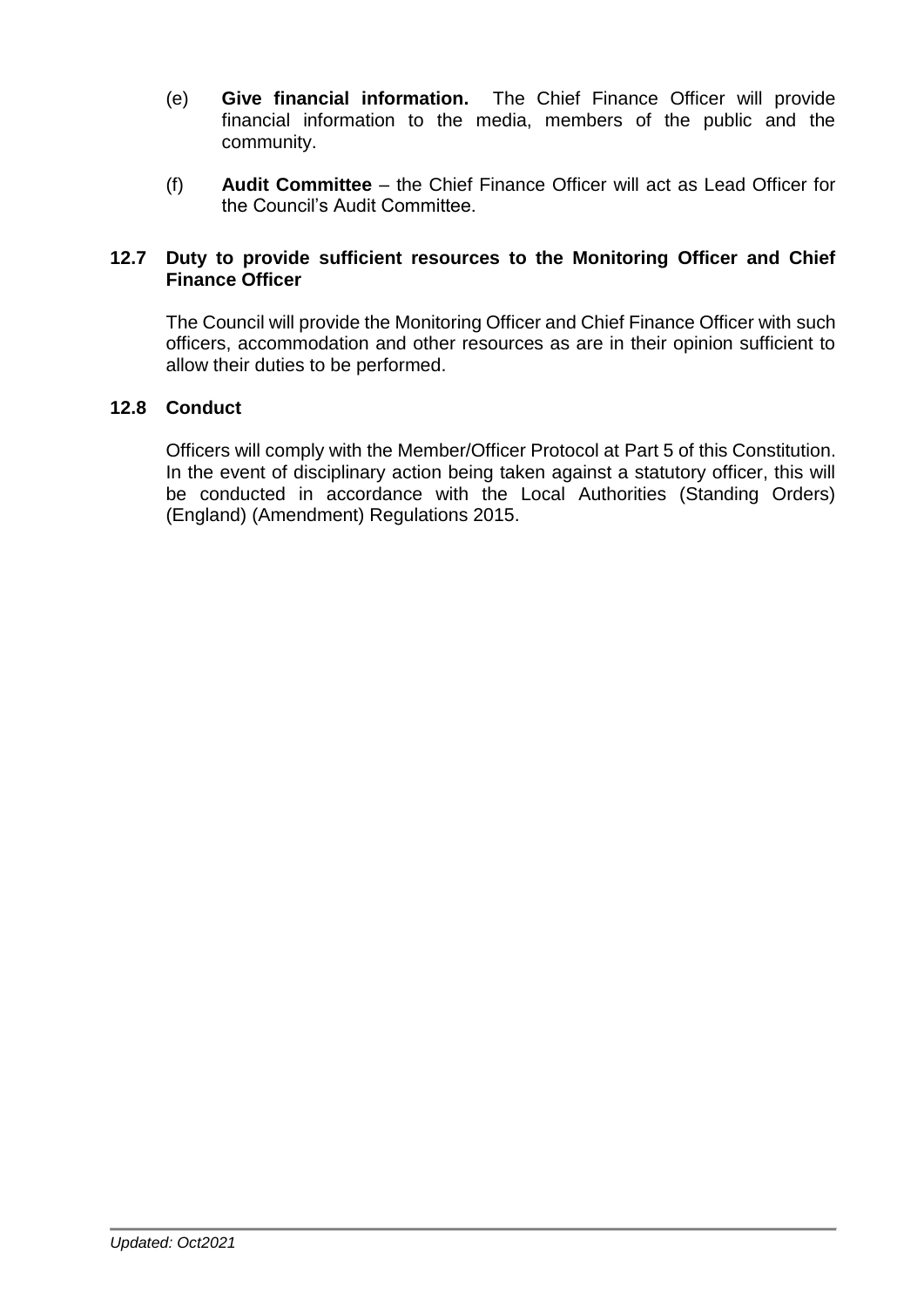# **Article 13 – Decision making**

## **13.0 Responsibility for decision-making**

The Council will issue and keep up to date a record of what part of the Council or individual has responsibility for particular types of decisions or decisions relating to particular areas or functions. This record is set out in Part 3 of this Constitution.

## **13.1 Principles of decision-making**

All decisions of the Council will be made in accordance with the following principles:

- (a) proportionality (i.e. the action must be proportionate to the desired outcome)
- (b) respect for human rights
- (c) a presumption in favour of openness
- (d) clarity of aims and desired outcomes
- (e) that members are fully and effectively supported and advised by officers in exercising both executive and non-executive functions
- (f) that decisions are only taken after the proper consideration of written reports which comply with the principles of the Access to Information legislation
- (g) that relevant matters are fully taken into account in decision-making
- (h) that nothing irrelevant is taken into account
- (i) that the Council's constitution is fully complied with including in particular:
	- i. Procedure Rules
	- ii. Contract Procurement Rules
	- iii. Financial Regulations
	- iv. Scheme of Delegation
	- v. The Waverley Code of Local Government Conduct and Waverley Members' Planning Code of Good Practice
	- vi. Members and officers should make any appropriate declarations of interests
	- vii. Member/Officer Protocol.
- (j) that decisions are recorded by officers and published, together with the reasons and relevant background papers.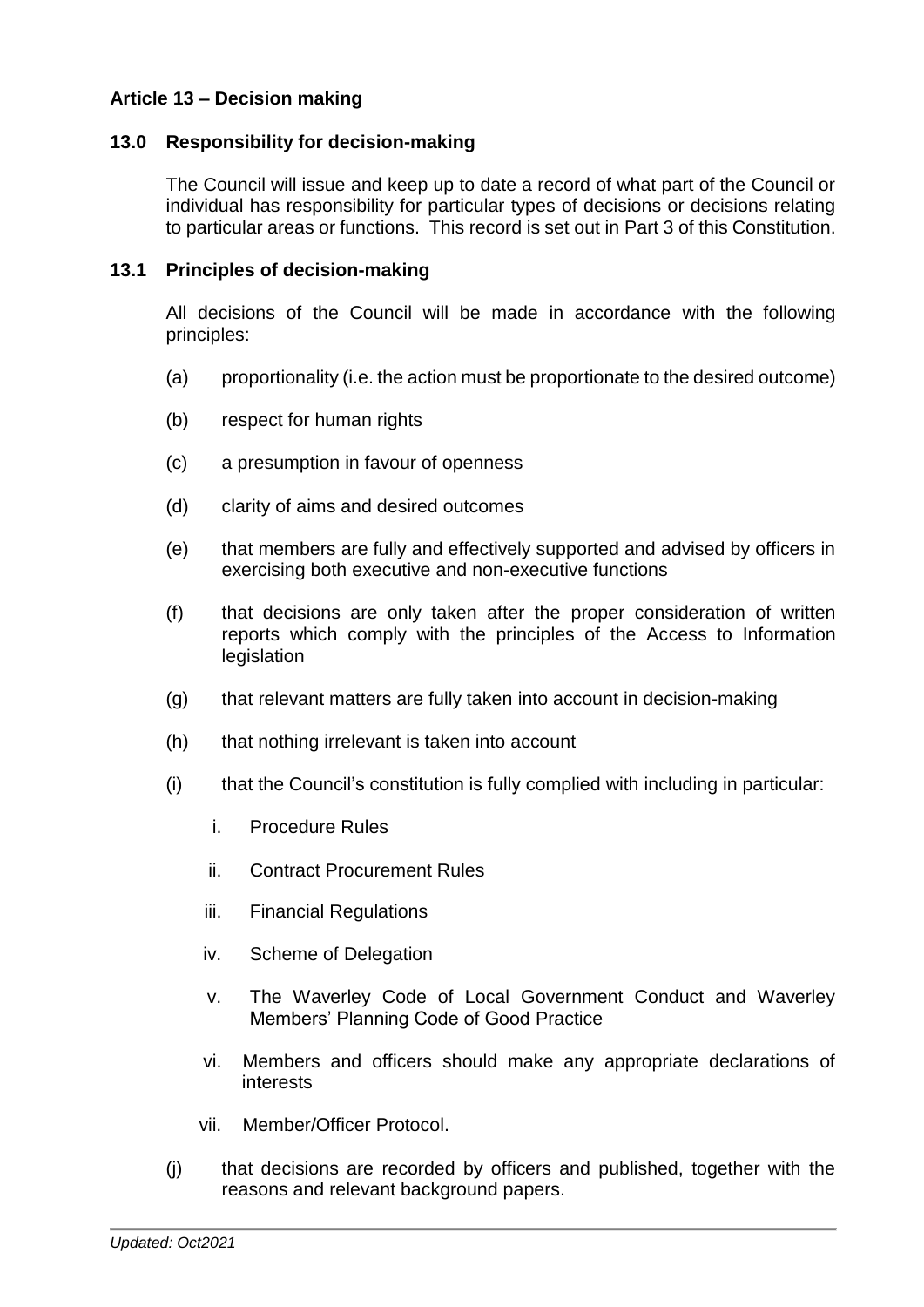# **13.2 Types of decision**

- (a) Decisions reserved to full Council. Decisions relating to the functions listed in Article 4.2 will be made by the Full Council and not delegated.
- (b) Definition of Key Decisions:
	- i. an executive decision which is likely to result in the local authority incurring expenditure or making savings of above £100,000.
	- ii. to be significant in terms of its effects on communities living or working in an area comprising two or more wards…".

(Waverley has adopted a broader approach to including items in the forward programme, with the intention of giving the maximum information and notice to the Overview and Scrutiny arm of the Council of all significant decisions affecting the budget or policy framework.)

A decision taker may only make a key decision in accordance with the requirements of the Executive Procedure Rules set out in Part 4 of this Constitution.

## **13.4 Decision making by the Full Council**

Subject to Article 13.8, the Council meeting will follow the Council Procedures Rules set out in Part 4 of this Constitution when considering any matter.

#### **13.5 Decision making by the Executive**

Subject to Article 13.8, the Executive will follow the Executive Procedures Rules set out in Part 4 of this Constitution when considering any matter.

#### **13.6 Decision making by Overview and Scrutiny Committees**

Overview and Scrutiny Committees will follow the Overview and Scrutiny Procedure Rules set out in Part 4 of this Constitution when considering any matter.

#### **13. 7 Decision making by other committees and sub-committees established by the Council**

Subject to Article 13.8, other Council Committees and Sub-Committees will follow those parts of the Council Procedure Rules set out in Part 4 of this Constitution as apply to them.

#### **13.8 Decision making by Council bodies acting as tribunals**

The Council, a councillor or an officer acting as a tribunal or in a quasi-judicial manner or determining/considering (other than for the purposes of giving advice) the civil rights and obligations or the criminal responsibility of any person will follow a proper procedure which accords with the requirements of natural justice and the right to a fair trial contained in Article 6 of the European Convention on Human Rights.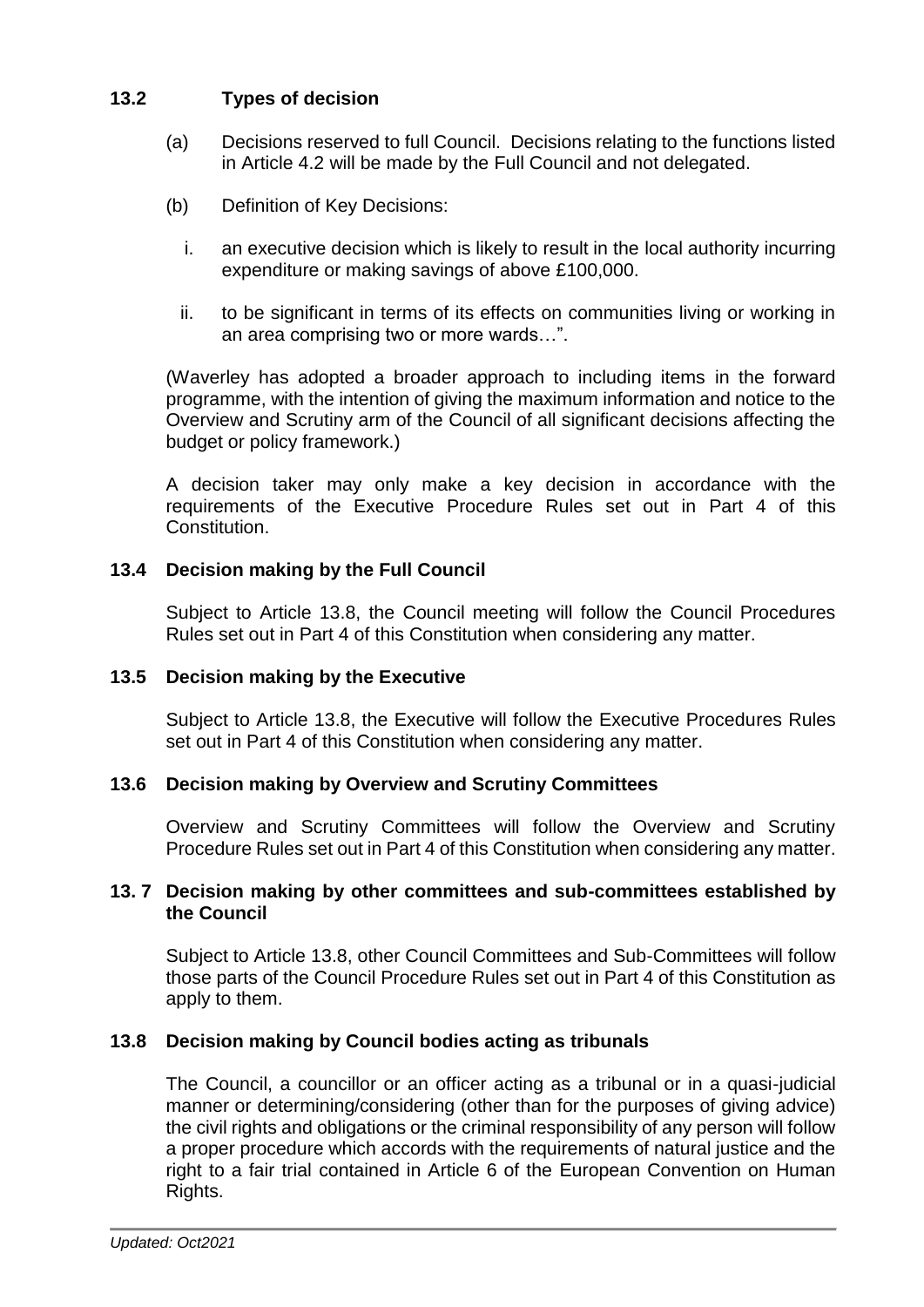# **Article 14 – Finance, contracts and legal matters**

## **14.1 Financial Management**

The management of the Council's financial affairs will be conducted in accordance with the financial rules set out in Part 4 of this Constitution

## **14.2 Contracts**

Every contract made by the Council will comply with the Contract Procurement Rules set out in Part 4 of this Constitution.

#### **14.3 Legal proceedings**

- (a) The Borough Solicitor is authorised to institute, defend or participate in any legal proceedings in any case where such action is necessary to give effect to decisions of the Council;
- (b) If time permits and there is a significant change of circumstances from when the Council took a decision, the Borough Solicitor will report to the Executive on the cost involved; and
- (c) Where a case of urgency arises and the Borough Solicitor considers that such action is necessary to protect the Council's interests, the Borough Solicitor is authorised to institute, defend or participate in any legal proceedings.

#### **14.4 Authentication of documents**

Where any document is necessary to any legal procedure or proceedings on behalf of the Council, it will be signed by the Borough Solicitor or other person authorised by him/her, unless any enactment otherwise authorises or requires, or the Council has given requisite authority to some other person.

Any contract with the values set out in Contract Procurement Rules entered into on behalf of the local authority in the course of the discharge of an executive function shall be made in writing. Such contracts must either be signed by at least two officers of the authority or made under the common seal of the Council attested by at least one officer.

## **14.5 Common Seal of the Council**

The Common Seal of the Council will be kept in a safe place in the custody of the Borough Solicitor. A decision of the Council, or of any part of it, will be sufficient authority for sealing any document necessary to give effect to the decision. The Common Seal will be affixed to those documents that in the opinion of the Borough Solicitor should be sealed. The affixing of the Common Seal will be attested by the Borough Solicitor or the Head of Policy and Governance.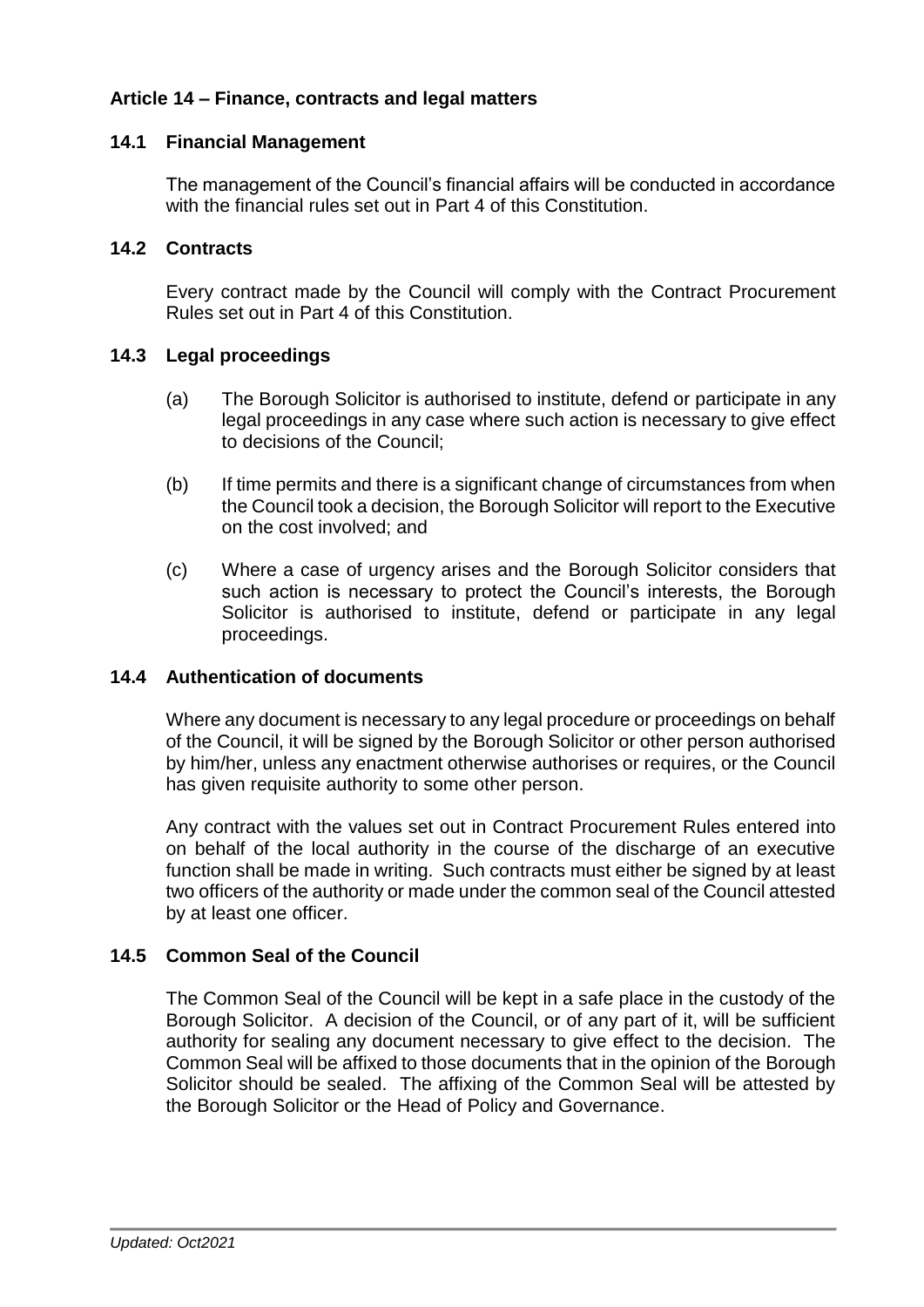# **Article 15 – Review and revision of the Constitution**

## **15.1 Duty to monitor and review the Constitution**

The Standards and General Purposes Committee will monitor and review the operation of the Constitution to ensure that the aims and principles of the Constitution are given full effect. The appointed Town and Parish Council representatives will not participate in any discussions at the Standards and General Purposes Committee relating to the Waverley Constitution.

## **15. 2 Protocol for monitoring and review of Constitution by Monitoring Officer**

A key role for the Standards and General Purposes Committee is to be aware of the strengths and weaknesses of the Constitution adopted by the Council, and to make recommendations for ways in which it could be amended in order better to achieve the purposes set out in Article 1. In undertaking this task, the Group may:

- (a) observe meetings of different parts of the member and officer structure;
- (b) undertake an audit trail of a sample of decisions;
- (c) record and analyse issues raised by members, officers, the public and other relevant stakeholders; and
- (d) compare practices in this authority with those in other comparable authorities, or national examples of best practice.

#### **15.3 Changes to the Constitution**

Changes to the constitution will be approved by the full Council after consideration of the proposal by the Standards and General Purposes Committee and Executive, as necessary.